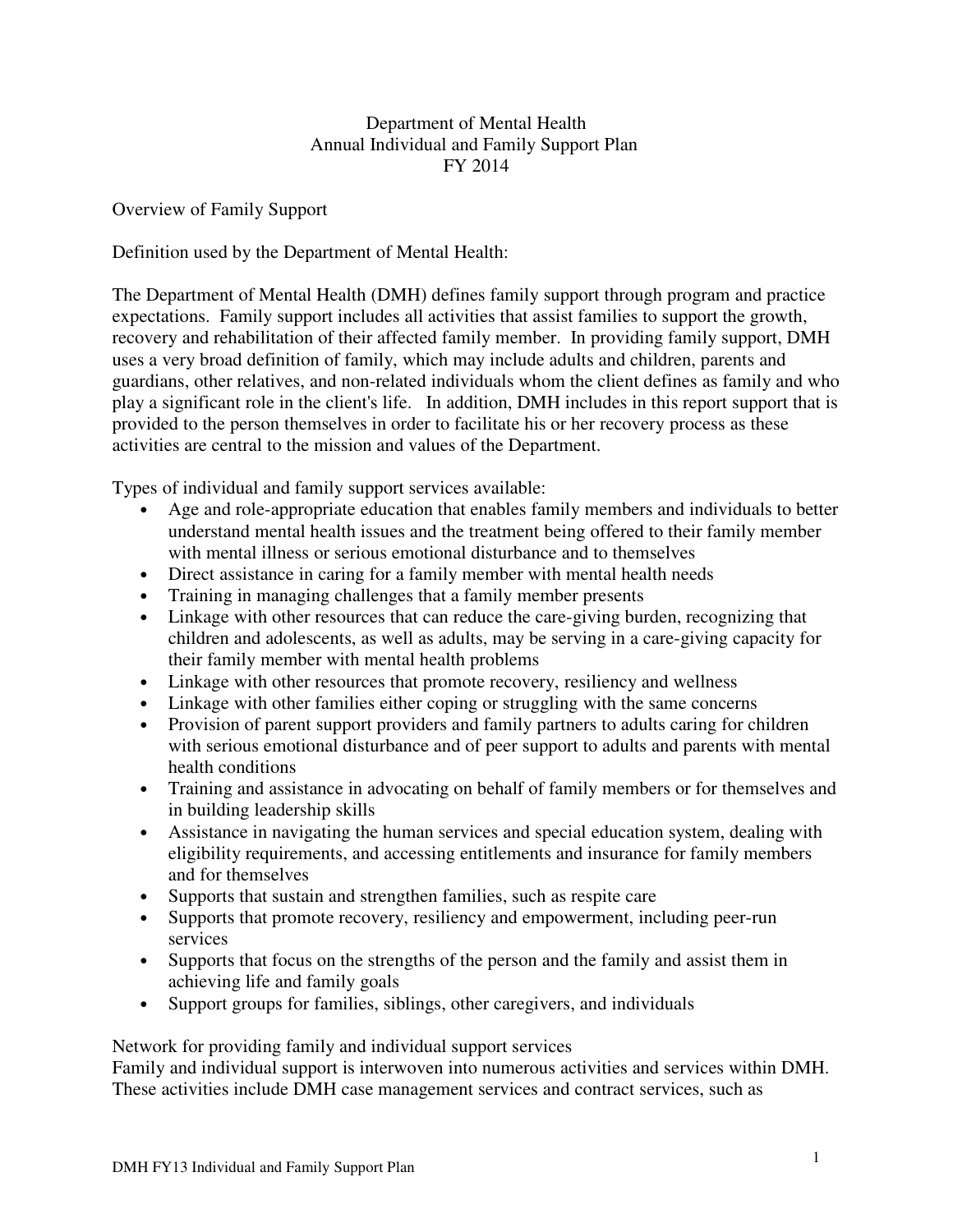Individual and Family Flexible Support Services, Area-based Family Support Specialists, Recovery Learning Communities, Program for Assertive Community Treatment (PACT), Clubhouses, and Community Based Flexible Supports (CBFS). Opportunities for family and consumer input are extensive and routinely available.

Processes used to get input for the Family Support Plan from families of individuals who receive DMH- funded services

- DMH Area and Site boards regularly participate in needs assessments and program planning. (Ongoing)
- The Mental Health Planning Council, a federally mandated body including consumers and family members of adults, adolescents and children, meets throughout the year. There are several subcommittees of the Planning Council with significant family member and consumer involvement. These include the Professional Advisory Committee on Child/Adolescent Mental Health (PAC), Youth Development Committee, Multicultural Advisory Committee, TransCom (The Transformation Committee), Restraint/Seclusion Elimination Committee, and the Parent Support Committee. (Ongoing)
- PPAL, the Parent Professional Advocacy League, conducts monthly training and information sessions with DMH Family Support Specialists and MassHealth funded Family Partners. A senior DMH staff person attends these meetings and uses them to keep up with issues, problems, and accomplishments as well as to present information to the group for feedback.
- The Massachusetts Chapter of the National Alliance for the Mentally Ill (NAMI-Mass) and the Parent Professional Advocacy League (PPAL) are in frequent communication with the Department regarding issues of concerns to family members. (Ongoing)
- The DMH CORE (Council on Recovery and Education), a consumer council was established in SFY11 to: provide the consumer perspective on emerging and ongoing DMH policy and programming initiatives; enable DMH senior and other staff to have access to consumer thinking on a range of issues facing the Department; and disseminate key information from DMH statewide, regionally and locally.
- For children and adolescents, DMH service system planning is aligned with implementation of the Children's Behavioral Health Initiative (CBHI), the first phase of which is the remedy for the Rosie D lawsuit. The population directly affected by the remedy (MassHealth members from birth to 21 with SED) includes many families who are also part of the DMH service population. Therefore, DMH continues to assess how it purchases and delivers services so that its services align with the Commonwealth's overarching goal of a service system for families of children with serious emotional disturbance that addresses child and family needs regardless of the family's insurance status or particular agency involvement. The input from families of youth up to age 21 and from young adults is critical in guiding thinking about the DMH child-adolescent system and is solicited through targeted meetings of parents and young adults, as well as the active participation and engagement of parents who sit as members of the CBHI executive and advisory committees and other DMH policy committees.
- Multiple meetings were held across the state with parents of children with serious emotional disturbance (SED) as part of the planning process for implementation of new child and adolescent residential and family partner services, Caring Together, which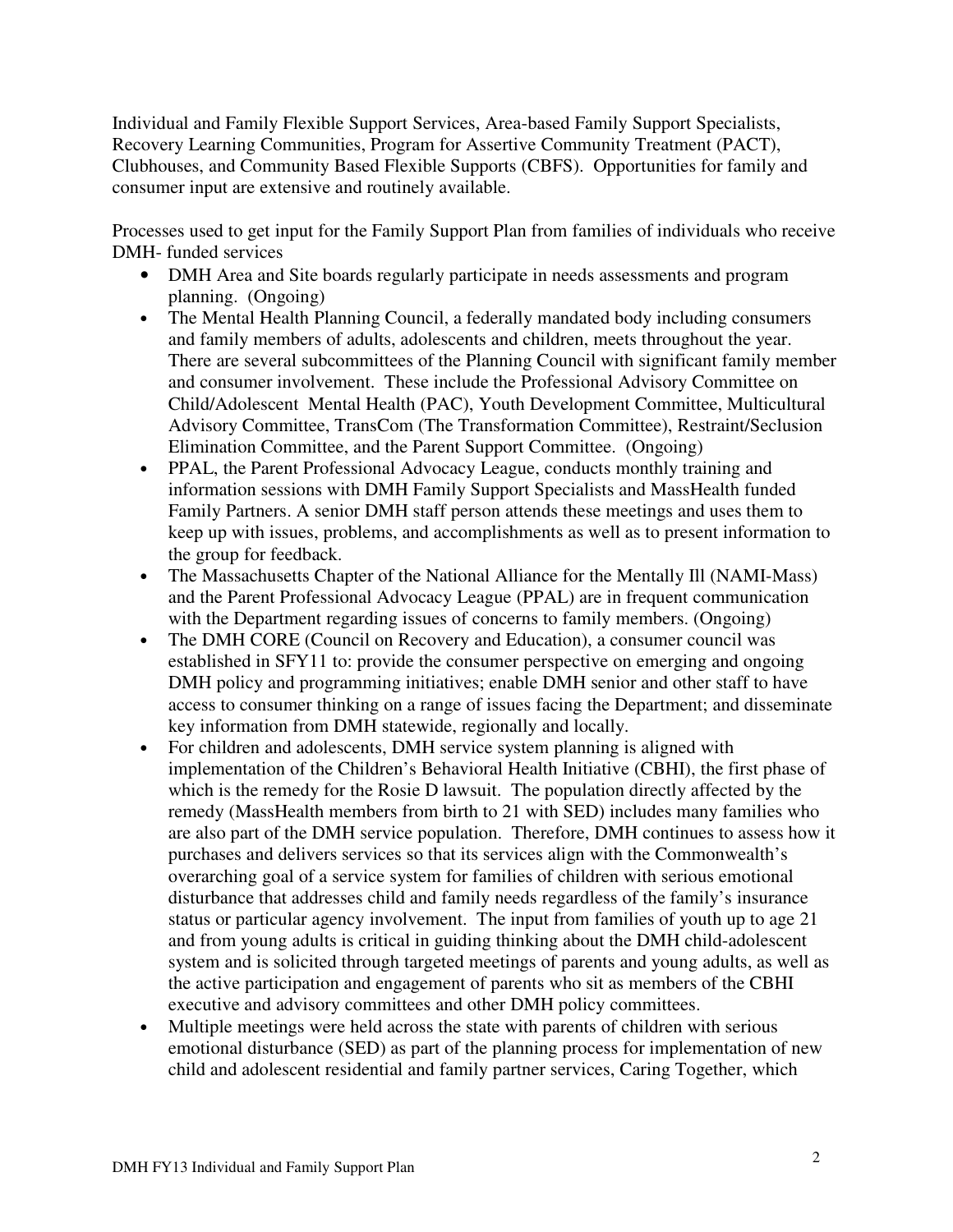DMH is jointly procuring with DCF. The purpose of these meetings was to gain better understanding of the services families are seeking and how they might best be delivered.

- DMH has enhanced its websites and public information materials to make information about DMH services more available. Approximately 70% of requests for information received by DMH come from family members of consumers.
- Through administrative processes, staff assignment, and procurement, DMH will continue to address key concerns raised to date by families and people receiving services, to the extent that resources allow. Specific recommendations to enhance family and individual support include:
	- $\circ$  Make information about DMH and its services easier for families and consumers to obtain
	- o Improve access to services that enable a child to receive appropriate services in a timely manner, thereby significantly decreasing the burden on families
	- o Continue to focus assessment and services on a strengths-based, youth and family driven approach
	- o Redesign services to strengthen consumer and family voice and choice and increase flexibility of service system to meet the individual and changing needs of the person and their family
	- o Work with providers so that they can do a better job informing families about their family member's diagnosis and its implications
	- o Provide peer and parent support for consumers and their family members and build it in at various levels of the service delivery system
	- o Increase availability of respite care, including mobile respite and peer-run respite
	- o Include families and consumers on human rights committees
	- o Recognize that adults who are parenting while trying to cope with their own mental illness need specialized services and supports, for themselves and for their children
	- o Make sure that "crisis plans" for adults who are parents address what will happen to their children
	- o Keep the focus on "recovery" for adults provide them with the opportunity to become effective, capable independent adults (and parents)
- DMH conducts an annual satisfaction and outcome survey of adults receiving services and of family members of youth receiving services. The family member survey assesses the following domains: general satisfaction, access, quality and appropriateness, functioning, treatment outcomes, social connectedness, participation in treatment planning and family-centeredness. The adult consumer survey assesses general satisfaction, access, quality and appropriateness, functioning, treatment outcomes, social connectedness, participation in treatment planning, person-centeredness, selfdetermination, health and wellness, and hope. Both surveys also request written comments about helpful aspects of treatment and areas for improvement.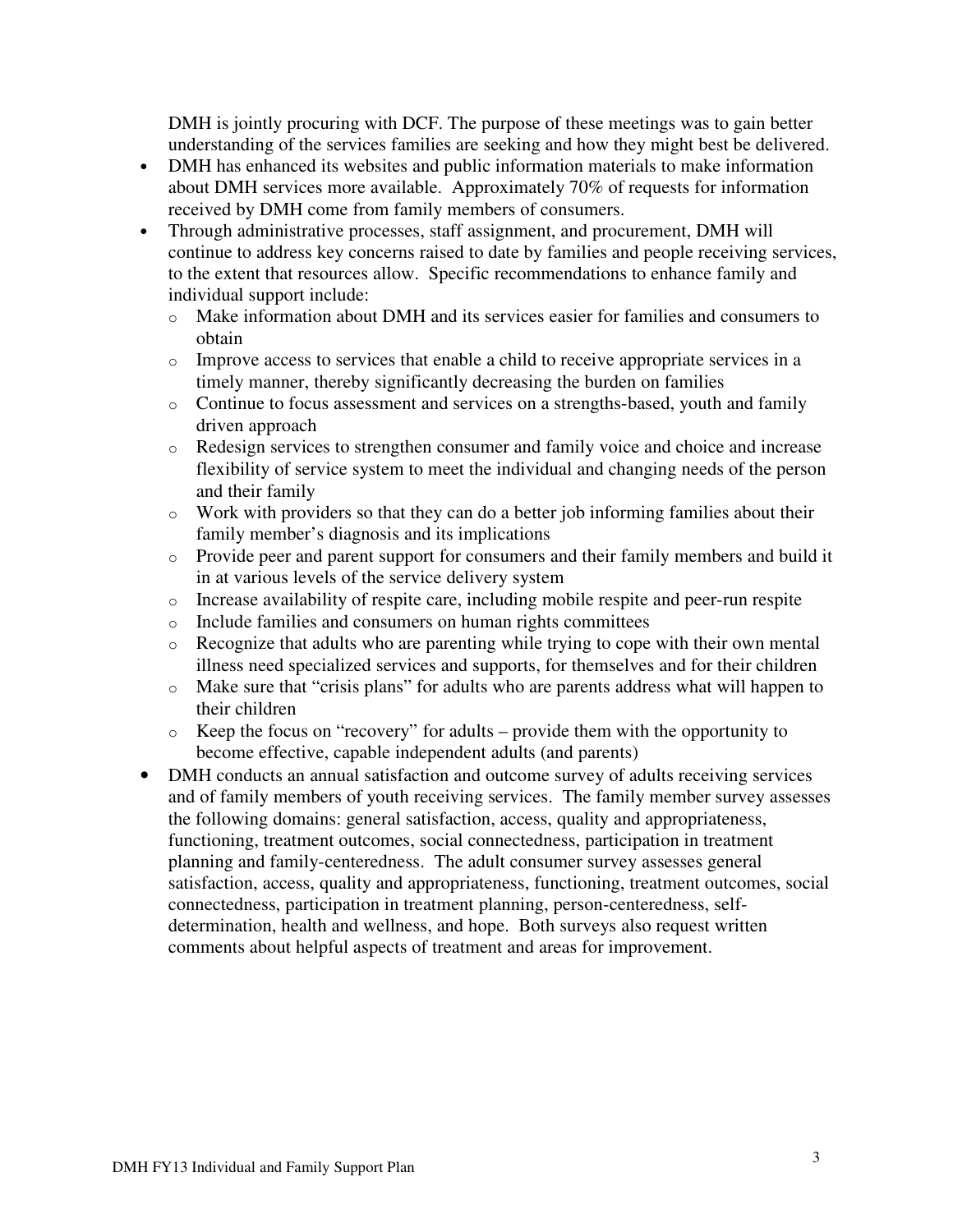### The Plan

The DMH family and individual support initiatives discussed below represent DMH's response to date to the input given by families and consumers through the ongoing DMH processes of constituent involvement in program development. Parents, family members, and consumers have been involved in both the design and implementation phase of these initiatives. Specific levels of involvement are identified with each initiative.

### I. Family Empowerment

### Current Initiatives

Family members and consumers are represented on various councils and advisory boards that provide significant input and direction into the development of DMH policies, procedures, program development and service evaluation, including:

- Commissioner's Statewide Advisory Council
- State Mental Health Planning Council and its subcommittees, including the Professional Advisory Committee on Children's Mental Health (PAC), Youth Development Committee, TransCom, Restraint/Seclusion Elimination Committee and the Multicultural Advisory Committee. Parents and consumers also assume leadership roles on these subcommittees.
- CBHI Executive Team, chaired by the Commissioner of Mental Health and attended by senior leadership of the other child serving agencies and of EOHHS, with representation by two parents.
- The Children's Behavioral Health Advisory Council, established in 2009 in response to Chapter 321, the Children's Mental Health Law, has parent representation as Council members.
- Young adults are represented on the following committees and workgroups: Children's Behavioral Health Advisory Council, DMH Healthy Changes Task Force, Young Children's Council, DMH Council on Recovery and Empowerment (CORE), MBHP Consumer Council, Youth Development Committee, and the Statewide Young Adult Advisory Council.
- Site and Area Boards that advise on local program development, regulations, statutes and policies.
- Service procurement process through community forums, Requests for Information (RFIs) and membership on proposal review committees that make recommendations to the Department about contract awards. Recent procurement activity with family and consumer involvement include: Community Based Flexible Supports, Peer Respite and Clubhouse Services in the adult service system and Individual and Family Flexible Supports and Joint Residential Services (DCF/DMH) in the child and adolescent service system. More specific input is also solicited from families and young adults as part of other DMH child-adolescent service procurements. Family members serve on design teams, are represented on Selection Review Teams, and co-present with state agency staff at provider forums and meetings with state agency staff as an orientation to new service models being procured.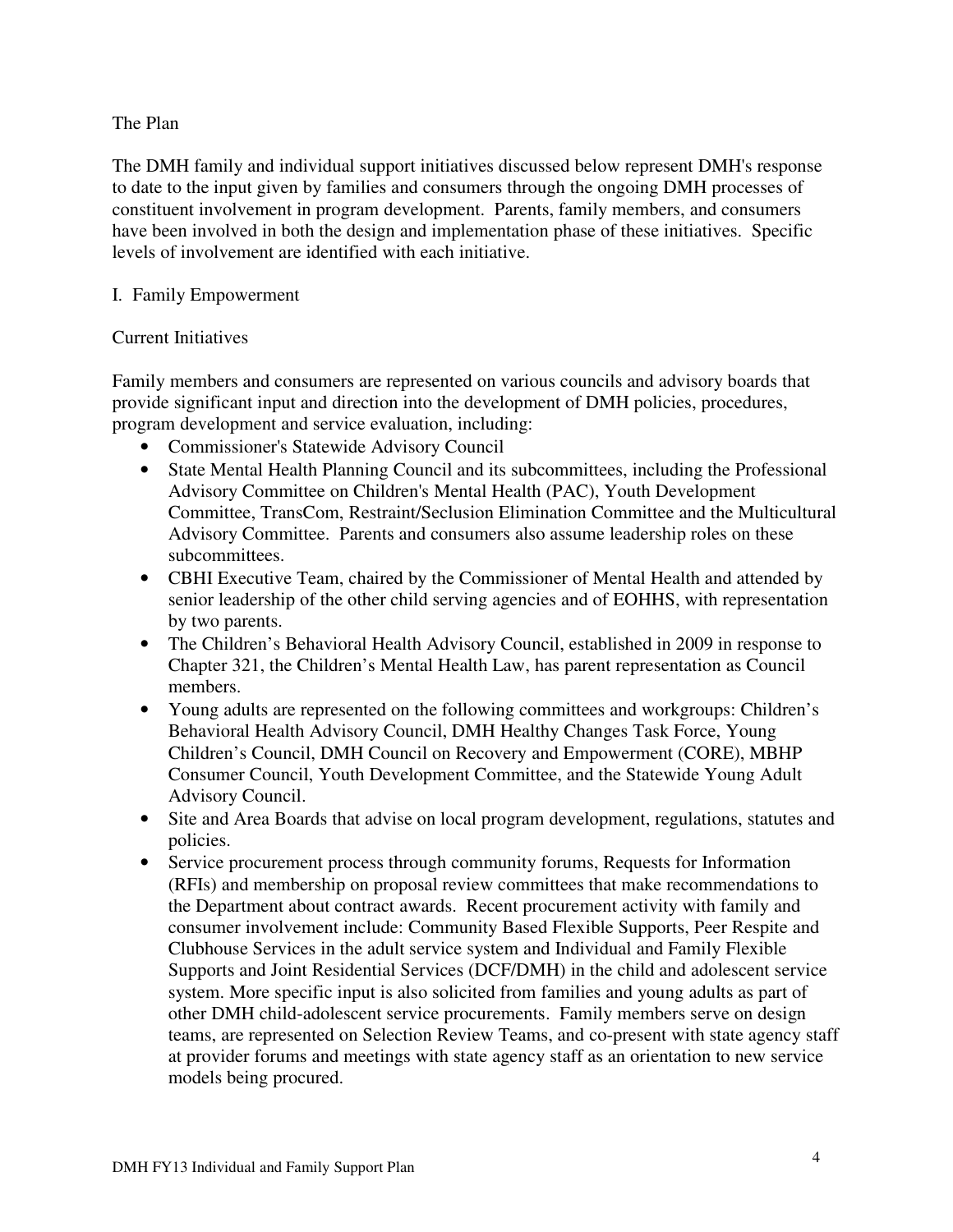- Contract management meetings and other and other local committees that work on the details of refining and improving the quality of services.
- From 2006 until the project ended in September, 2012, DMH made a significant contribution to the research and intervention projects developed by the Family Options Project team at the UMMS Center for Mental Health Services Research. DMH administrators, staff, clients and family members were key stakeholders in identifying the team's agenda, implementing projects, and disseminating findings to the field, consumers and family members and a DMH staff member served on the project's Steering Committee. One of the projects was a collaboration between researchers from the UMMS and Employment Options, Inc., a psychosocial rehabilitation clubhouse agency, to study both the process of implementing an innovative psychosocial rehabilitation intervention for parents with serious mental illness and their children and its outcomes

During the last several years, DMH strengthened the infrastructure and supports for consumer, youth and family involvement in policy and program development with the goal that all policy and program development is guided by consumer and family voice.

- In FY11, the DMH Commissioner issued a Directive that set forth a procedure to provide consumers and family members with stipends and travel reimbursement for participation in policy development and planning activities.
- Also in FY11, DMH established the CORE (Council on Recovery and Education), as a consumer council to provide the consumer perspective on emerging and ongoing DMH policy and programming initiatives; enable DMH senior and other staff to have access to consumer thinking on a range of issues facing the Department; and disseminate key information from DMH statewide, regionally and locally. The Council on Recovery and Empowerment (CORE) has consumer representation from across the Commonwealth. CORE members serve as one link between the DMH Central Office and grassroots consumers in Recovery Learning Communities, Clubhouses, and other local settings.
- The DMH Director of Policy tracks consumer, youth and family involvement in policy and program development, solicits feedback on their experience, and modifies the processes used to engage consumers and families as needed.
- In FY12, DMH promulgated an Electronic Device Use Policy. The policy established the standards and procedures for the possession and usage of Electronic Devices at DMH inpatient facilities. A workgroup of consumers and other interested stakeholders developed recommendations which were used as the foundation for the policy. The policy recognizes that Electronic Devices are often people's primary link to the community and for an individual hospitalized, maintaining this connection facilitates their own recovery and successful re-integration into the community.

DMH also contracts with the Parent/Professional Advocacy League (PPAL), the state chapter of the National Federation of Families for Children's Mental Health and statewide organization responsible for making sure that the voices of parents and family members of children with mental health needs are represented in all policy and program development forums both within DMH and in other state agency and interagency forums. PPAL efforts to promote family empowerment include:

• Training to a network of forty-three Family Support Specialists to enhance their advocacy skills.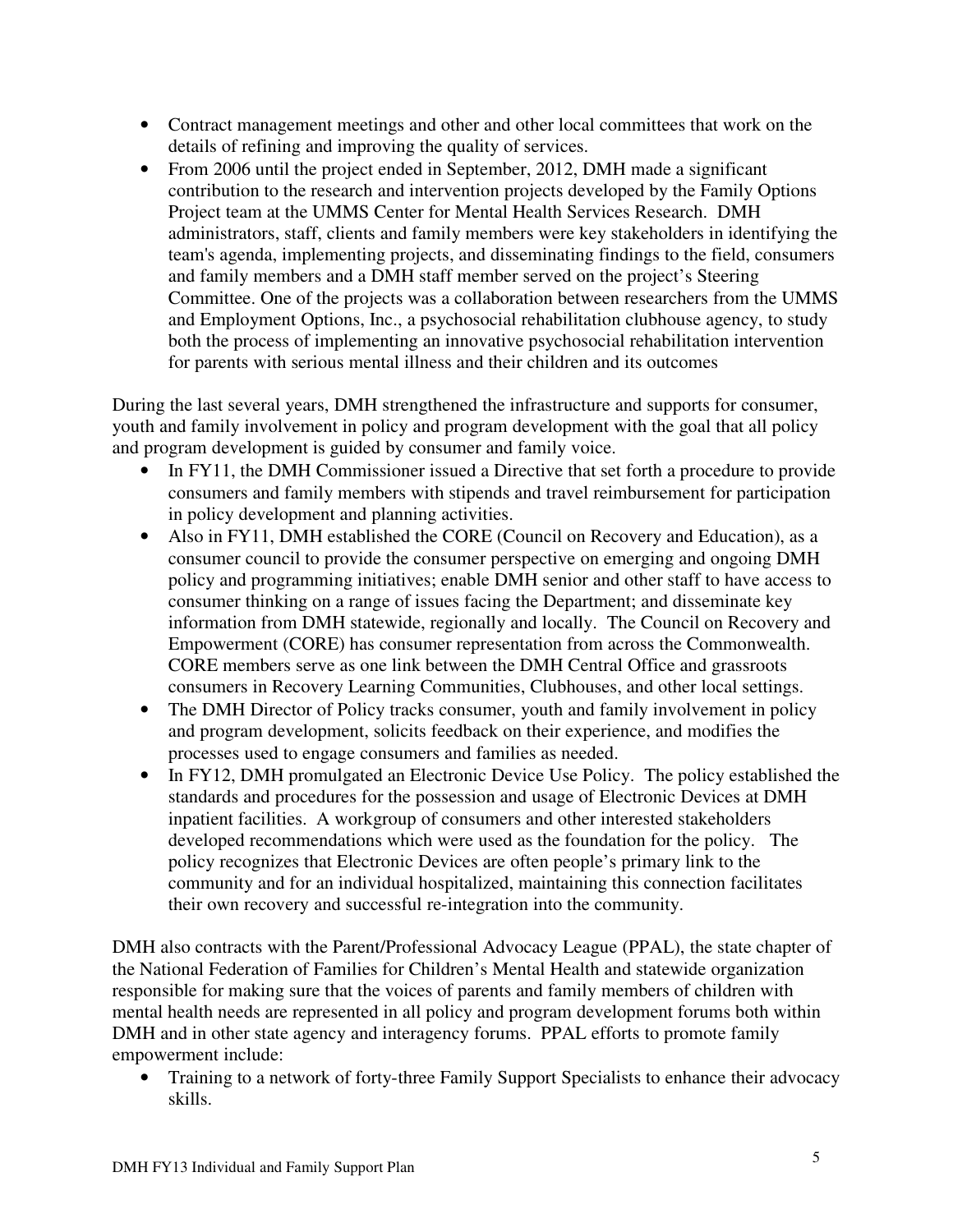- Regular communication with the local support groups facilitated by Family Support Specialists. This communication is used to solicit input on proposed changes to state and federal laws, regulations, and program designs that affect children with mental health challenges.
- Feedback from PPAL to DMH staff about problems that parents are experiencing in regard to service access and quality based on information from support groups, surveys that it conducts, and calls to the office. PPAL members have also been frank about the fact that, beyond the child identified as the client, family members often have their own needs, and PPAL has advocated for service provision that is built on an understanding of the needs and strengths of both the child and the family.
- Development of a model for the training of family specialists in state-funded activities, including the Family Partners working in the CBHI Community Service Agencies (CSA) and as part of the Mobile Crisis Teams and the DMH Family Support Specialists working in the community.
- Collaboration with DMH to solicit ad hoc input from parents, youth, and family members regarding specific issues that impact DMH service design, practice, and policy formulation.

## New Initiatives

- In FY13, DMH opened the Worcester Recovery Center and Hospital (WRCH), a 320bed, state-of-the-art psychiatric facility. In planning for the WRCH opening, the DMH Director of Policy convened a workgroup of families, consumers and other interested stakeholders to inform the development of the policies, procedures and the environment of care at this new facility. This diverse workgroup met weekly over a six month period and developed a set of recommendations on issues that promote recovery and are important to consumers and families, including the environment that greets patients and visitors, admissions process, discharge and treatment planning, visitors processes, and staff training. The recommendations were utilized by DMH senior leadership and the new facility steering committee in developing the policies and procedures for WRCH.
- DMH procured Adult Clubhouse Services and included consumers in the procurement process, including representation on proposal review committees.
- DMH procured Joint DMH/DCF Child/Adolescent Residential Services, and included parents, youth, and other family members in the procurement process. More than thirtyfive members served as members of procurement review committees, providing an important perspective into the needs of families as the proposals were evaluated.
- DMH contracted with PPAL to conduct a statewide survey of parents regarding the role and importance of respite care in maintaining youth at home and in the community. The results of the survey have been released (http://ppal.net/wpcontent/uploads/2011/01/Repite-Care-What-Families-Say.pdf) and were presented at the 2013 Annual Children's Mental Health Research & Policy Conference.
- In FY13, the CORE met with senior staff to discuss and give input on human rights enforcement, room and board charges in residential programs, regulations surrounding extraordinary medical procedures, informed consent policy and the Outpatient Commitment Bill.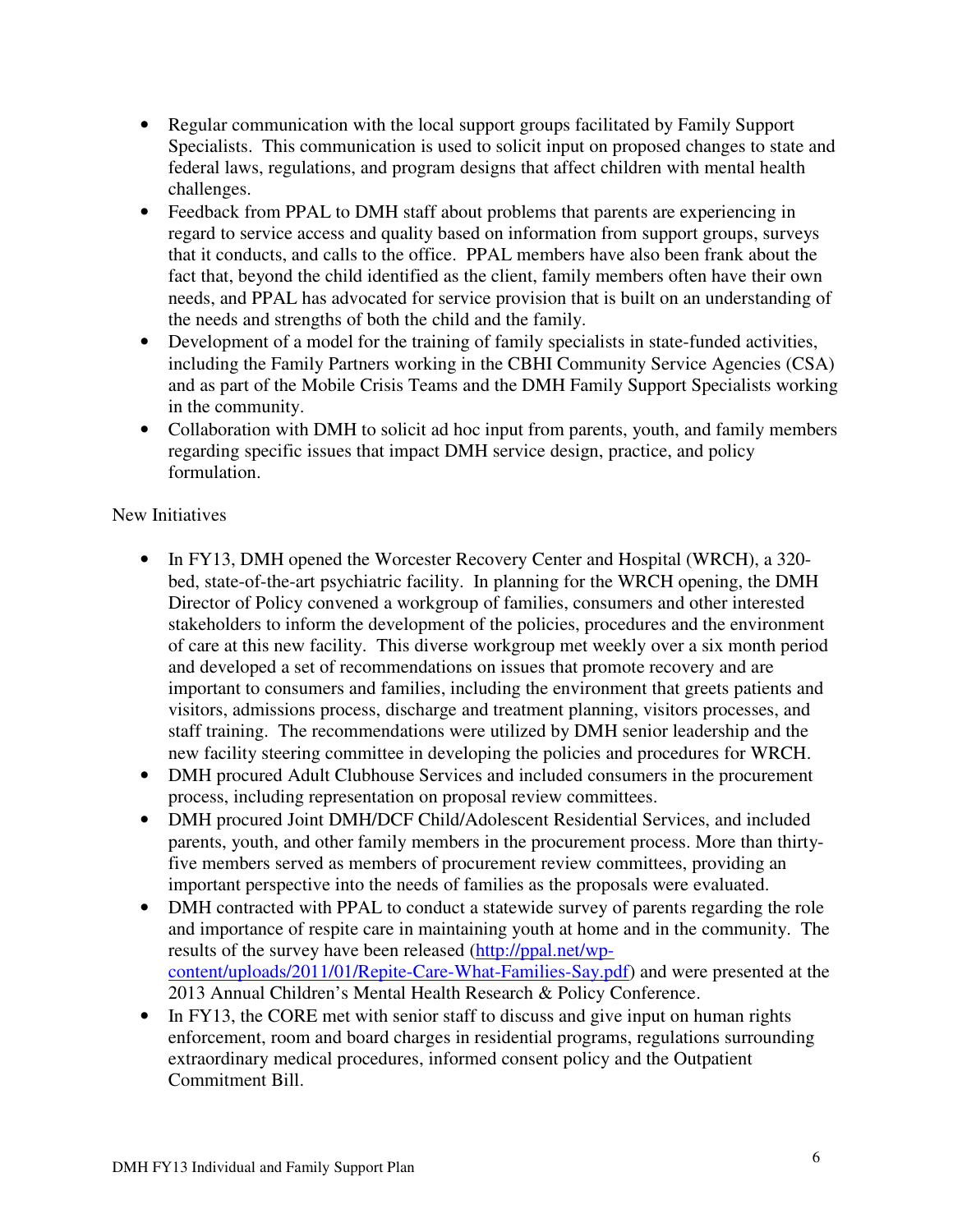- In FY13, DMH promulgated two policies (one for its inpatient facilities, and one for community services) governing risk activities at DMH. Specifically, the policies standardize procedures for assessing, identifying, documenting, and sharing information related to individual risk and safety. In developing these policies, DMH acknowledges that most people living with serious mental illness are more likely to be victims of violence rather than be violent, and that risk and safety issues only arise in particular contexts for some individuals served by DMH. These policies will guide DMH's efforts to help mitigate such issues when they are identified. Prior to promulgating these policies DMH received feedback and input from stakeholders, including persons with lived experience and family members. The Community Risk Mitigation Policy includes peers and human rights coordinators on all risk related committees and activities.
- Over the past year, DMH has been developing a new informed consent policy (psychiatric medications only) that is more consistent with its recovery philosophy. A workgroup has been meeting and includes active participation from persons with lived experience. The policy applies to DMH facilities and operated outpatient services and is intended to support shared decision making between an individual and their prescribing clinician. As the policy moves through the process, DMH will be seeking additional input from persons with lived experience and family members.
- The State Mental Health Planning Council subcommittees remained active this year and provided significant input into policy and program development. In May 2013, the Council voted to establish a new subcommittee on housing. The initial membership of the subcommittee includes people with lived experience and family members of adults/young adults. Examples of subcommittee activities that included substantial family member and consumer involvement include:
	- o Professional Advisory Committee on Children's Mental Health (PAC): Ongoing involvement and monitoring of the Children's Behavioral Health Initiative and planning for medical homes and primary care-behavioral health integration.
	- o Youth Development Committee: Participation in continuation components of the STAY (Success for Transition Age Youth) Together Grant (described in the Interagency Collaboration Section), trainings for GLBTQ Youth and on youth/young adult employment, and development of youth website with EOHHS; development of a formalized Young Adult Peer Mentoring curriculum, and development of an orientation video of various DMH transition age young adult resources and supports.
	- o Multicultural Advisory Committee (MAC): Continued participation in other advisory bodies of the Department and community groups and organizations. MAC members are involved with planning and implementation of cultural and linguistic competence strategies to reduce disparities.
	- o Restraint/Seclusion Elimination Committee: Renewed engagement with senior and facility leadership, including development of a revised safety tool, increased communication, expanded committee membership, and inclusion in policy development.
	- o TransCom: Continued efforts to support and sustain the successful integration of peer specialists into the workforce, including recommendations on supervision of peers and revision of a *Culture of Respect* document, addressing personal disclosure and respectful interactions in the workplace.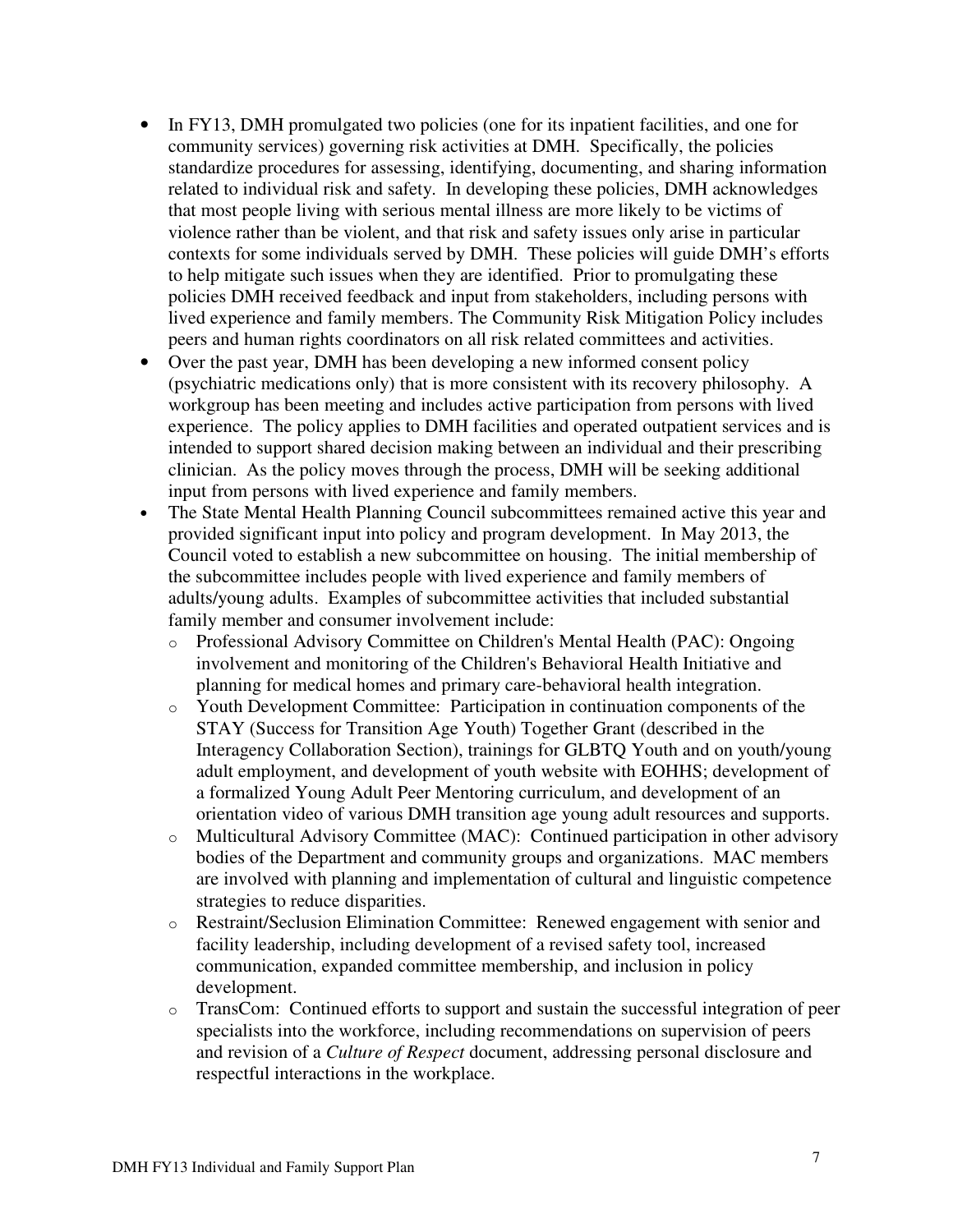o Planning Council Steering Committee: Continued involvement in developing the agenda for meetings and facilitating the business of the Council.

# II. Family Leadership

## Current Initiatives

DMH provides and supports numerous opportunities for families and consumers to enhance and develop leadership and advocacy skills, including:

- NAMI's "Family to Family" curriculum utilizes a train-the-trainer model to help families learn essential skills relevant to caring for a family member with mental illness and become knowledgeable about available interventions and resources. Trainers then run groups in their local areas and thus continue to build an informed family base. In addition, NAMI trains family members to co-facilitate support groups for families.
- Parents of DMH clients participate in trainings offered through Families Organizing for Change that focuses on advocacy strategies.
- PPAL provides monthly trainings for DMH Family Support Specialists and MassHealth Family Support & Training Family Partners that build skills in specific areas, such as effective advocacy with schools and insurers and evidence based treatments. PPAL has also provided training on family empowerment for parents of Medicaid enrollees.
- The Parent Information Network (PIN) through BAMSI and funded by the Department of Mental Health includes a "Parents of Transitional Age Youth Program" that provides information, education, guidance, outreach and support to parents of transitional age youth (14-25) who have emotional, behavioral, and/or mental health challenges. This includes support groups, parent/community education, online support, resource center and one-on-one support.
- Family support funds are used to pay for expenses associated with attending conferences and trainings.
- Parents from across the state attend and often present at the annual national conference of the Federation of Families for Children's Mental Health, the annual children's mental health research conference sponsored by the Research and Training Center of the University of South Florida, and the annual Building on Family Strengths conference sponsored by the Research and Training center of Portland State University.
- Parents co-chair the Family Advisory Committee of the Massachusetts Behavioral Health Partnership (MBHP) and are represented on the EOHHS Children's Behavioral Health Advisory Council. Parents serve on the Department of Elementary and Secondary Education's Statewide Advisory Committee for Special Education and the Advisory Council on Behavioral Health in the Schools, a mandate of chapter 321, the children's mental health law.
- The Transformation Center, Massachusetts' statewide consumer technical assistance center, conducts annual peer specialist trainings. There are currently over 300 people who have graduated from these trainings and received certification. The Transformation Center also offers a Massachusetts Leadership Academy, which has focused the last several years on increasing leadership skills and opportunities among multi-cultural populations.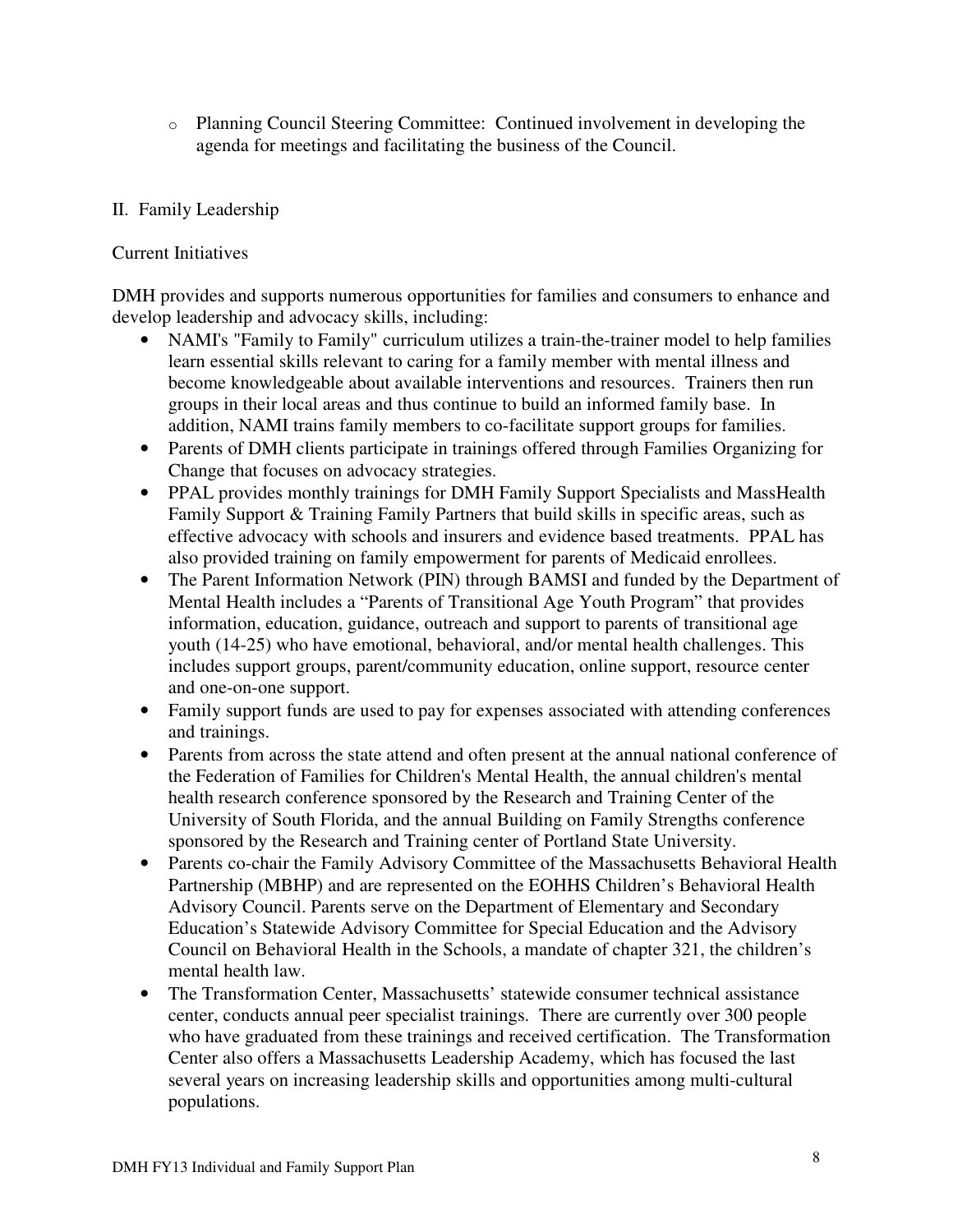- The Transformation Center participates on training teams with DMH and several leading national consultants to provide training on person-centered planning and traumainformed care.
- A DMH-convened workgroup created definitions and job descriptions of peer and family support workers to be utilized in advancing policy development, funding opportunities and implementation.
- DMH also maintains close ties with Adoptive Families Together (AFT), an organization of adoptive families that now operates as a program of the Massachusetts Society for the Prevention of Cruelty to Children. AFT provides support groups across the state and develops written material to help educate and assist parents in advocating for the best services for their children. DMH makes AFT materials available through the DMHfunded family support specialists.

#### . **New Initiatives**

DMH is developing new opportunities to support families and consumers in developing and exercising their leadership and advocacy skills.

- In FY12, the DMH Commissioner announced the reorganization of the Office of Consumer Affairs into the Office of Recovery and Empowerment in recognition of to further support DMH in expanding its peer workforce, informing the system on the principles of consumer choice, and raising awareness among the mental health community and the general public of DMH's commitment to Community First. DMH recently hired a new Director of the Office of Recovery and Empowerment. Additionally, DMH established two management positions in the Office of Recovery and Empowerment and hired peers in these roles. A third position, a Transition Age Youth Peer Coordinator, was also created as a one-year contract position, which is designed to develop TAY leaders in the mental health community. The TAY Peer Coordinator provides the DMH Youth Consumer perspective by consulting on pertinent DMH policy development and by participating on key DMH adolescent and TAY committees. The Coordinator is also active in the ongoing development of Peer Mentor and Peer Specialists training and employment opportunities.
- In addition, staff from the Office of Recovery and Empowerment chairs the CORE and a statewide peer worker forum that provides support to peer workers and a mechanism to bring forward issues to DMH senior leadership.
- In June 2012, DMH participated in an interagency summit hosted by the Lieutenant Governor and sponsored by the Departments of Early Education and Care (DEEC) and Children and Families (DCF) with the goal of identifying opportunities for strengthening information, referral, supports and services to adoptive families in the Commonwealth. The Summit, the first Massachusetts Post Adoptive Summit, provided leaders in Massachusetts with the opportunity to hear from national and local experts about best practices, national trends, and what is currently in place within the Commonwealth. Attendees included families, youth and adult adoptees, professionals, policymakers and practitioners who participated in discussions on key topics impacting adoptive families and developed a blueprint for improving services and supports to adoptive families
- There are new opportunities for young adult training and employment with the awarding of a five year grant to create and sustain "The Learning and Working during the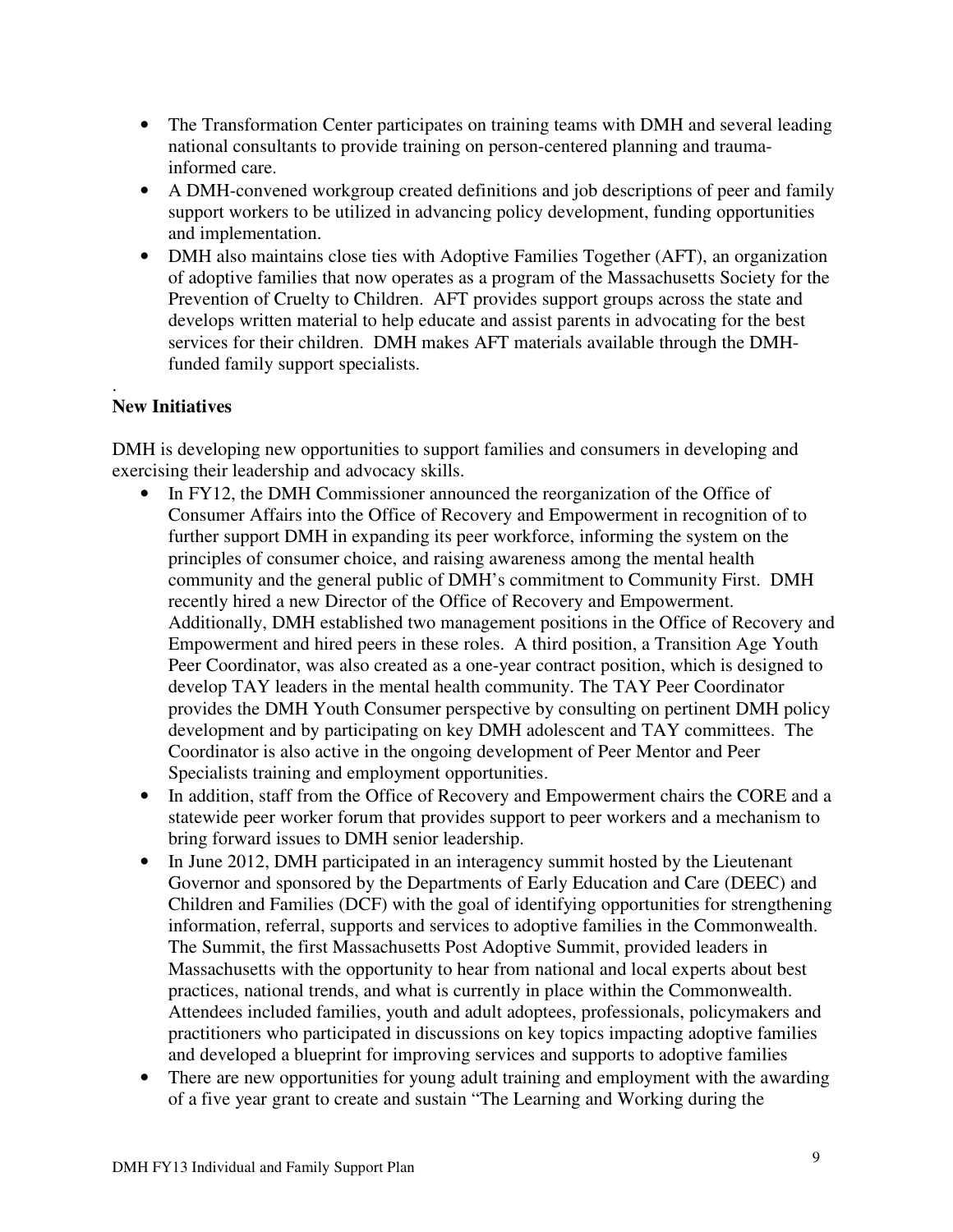Transition to Adulthood Rehabilitation Research and Training Center" at UMass Medical Center. This Center has created part-time and full-time employment positions for research or project associates, and is focused on the successful completion of education and training to assist young people (14-30) with serious mental health conditions move into rewarding and sustaining work lives.

- DMH continues to work to advance the participation and professionalization of parents and caregivers working in the system of care for children and youth with SED through DMH's parent support network and its commitment to supporting and advancing the role of family partners and other parent/family support providers.
- As part of the FY14 implementation of the DMH/DCF Caring Together Child/Adolescent Residential Services, DMH intends to establish four new positions, Directors of Family Driven Practice. Each Director will serve on one of four regional management teams of the residential services with responsibility for ensuring that residential services are responsive to the voice and needs of the parents/caregivers of youth receiving residential services.
- The Youth Development Committee of the State Mental Health Planning Council recently held a special meeting with the State Mental Health Planning Council's Employment Subcommittee which featured discussion and recommendations from young adults regarding the unique challenges and successes young adults encounter face with employment. An additional subcommittee will be formed under the Youth Development Committee focusing on the educational needs of young adults and will collaborate with the Employment Subcommittee
- The DMH workgroup that developed definitions, job descriptions and a job series for peer and family support workers is currently developing recommendations for an organizational structure, staff training and further definition of the job series.
- The Transformation Center participated on training teams with DMH and several leading national consultants to provide training on person-centered planning and traumainformed care. The Transformation Center is also leading efforts focused on: piloting vocational support and internship opportunities for peer specialists; identification of core peer specialist concepts for multi-cultural modifications; creation and pilot of pre-CPS training to provide core foundational knowledge to people early in peer practice; and development of a training manual for non-peer CPS supervisors.

## III. Family Support Resources and Funding

#### Current Initiatives

DMH is re-designing its community-based service system to improve the flexibility of services to meet the needs of consumers and families and to increase consumer, youth and family voice and choice. Family and individual support is embedded within a number of these services. Parents are usually the legal guardians and the ones responsible for their children's care; therefore most child and adolescent services and activities are designed to support parents in their role. DMH-funded services for adults with mental illness also provide support to families of adult clients, if the adult client has consented to having the family aware of his/her situation and are involved. Family support is provided for both clients living at home with mental illness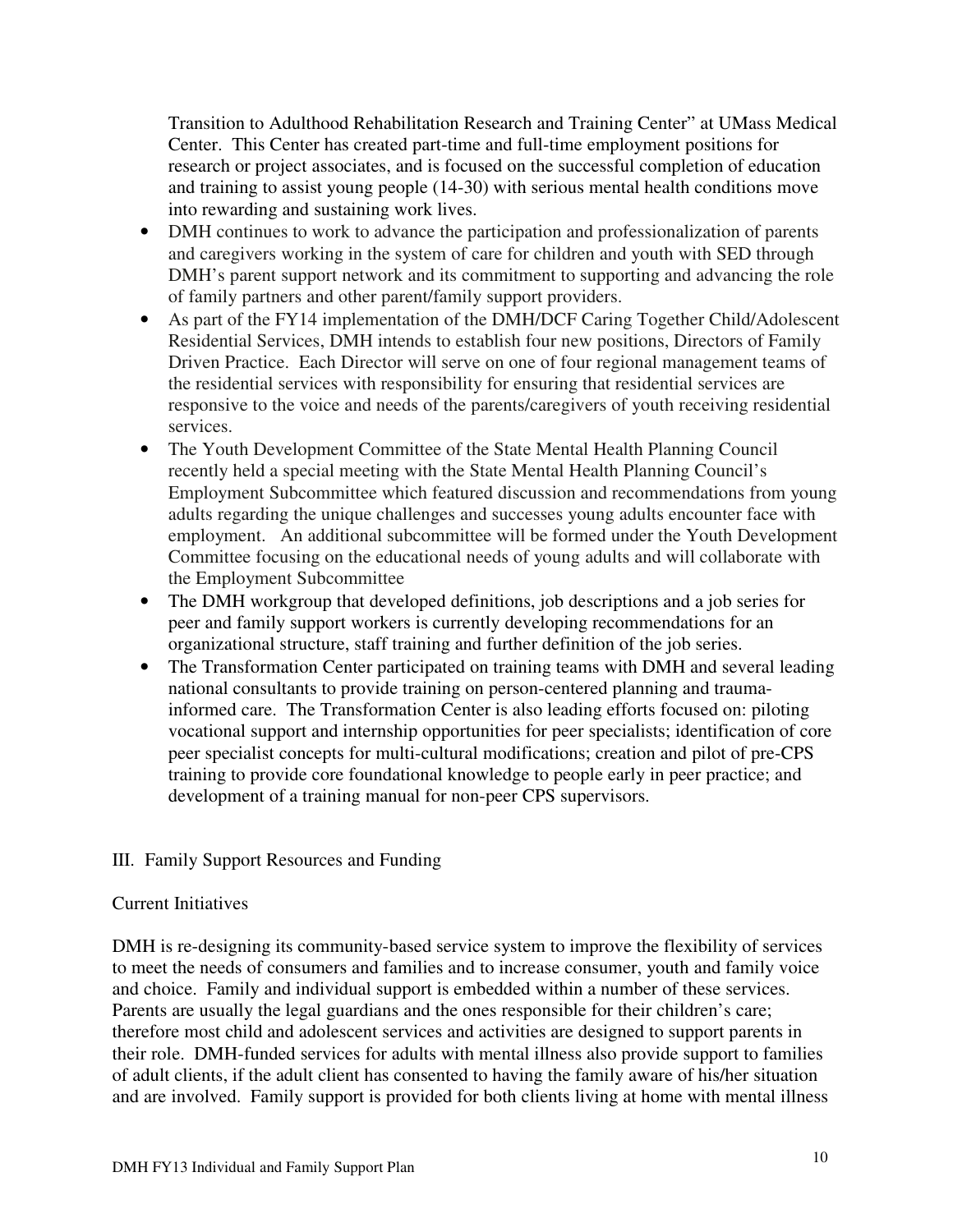and those who are not. For adults, these service systems promote independence while at the same time offer support to families of adult clients, many of whom continue to be key resources for their adult children, even when those children live out of the home. DMH will continue to work on the question of how to support family members of clients who are their own guardians who choose not to involve their families in their treatment, as those family members often feel distraught and frustrated by being cut out of the process of helping a loved one.

The principal DMH child and adult services providing family and individual support as a service component are described below, along with FY13 spending (encumbered and expended) as of June 27, 2013.

Case Management Services – Child and Adult

- FY12 Spending:
	- o Child/Adolescent Case Management: \$2,923,934
	- o Adult Case Management: \$15,326,248
- Virtually all case management for children, and some of it for adults, can be defined as family support, in that assisting an individual to access services they need provides benefits to the entire family.
- Case managers work with parents to develop a child's Individual Service Plan and check in with the family regularly. They are available to families to help resolve situations as they arise. DMH case managers can assist parents of child and adolescent clients who may have their own mental health and substance use issues to obtain appropriate services.
- For adults living at home, much of case management support is directed to assisting the family. Even if the adult is living out-of-home, case managers and providers work with the adult's family so long as the adult has given consent.
- Case managers for children, adolescents, and adults help families think through the impact of the affected person's mental health problems on their lives, identify their strengths and personal resources, as well as outside resources and supports to promote the client's recovery and growth.
- Case managers link families to assistance for themselves, as well as for the client, as part of the service planning process, and are often the people families turn to for help in case of crises and unexpected events. They work with clients and their family members to develop advance plans for managing crises and to minimize family disruption in times of unexpected events.
- Case managers authorize the provision of services which directly support the family's care giving capacity, help families get benefits for the client, and assist families in advocating with other entities for services and supports.
- As a result of the implementation of CBHI, most children on MassHealth receive Intensive Case Coordination through the CSA's. Consequently, DMH does not provide case management to these clients, although DMH does authorize other non-Medicaid reimbursable services as needed and available. One of the goals of CBHI is to integrate services across public payers and to create a seamless delivery system for the youth and family. Collaboration between DMH and MassHealth is focused on that goal.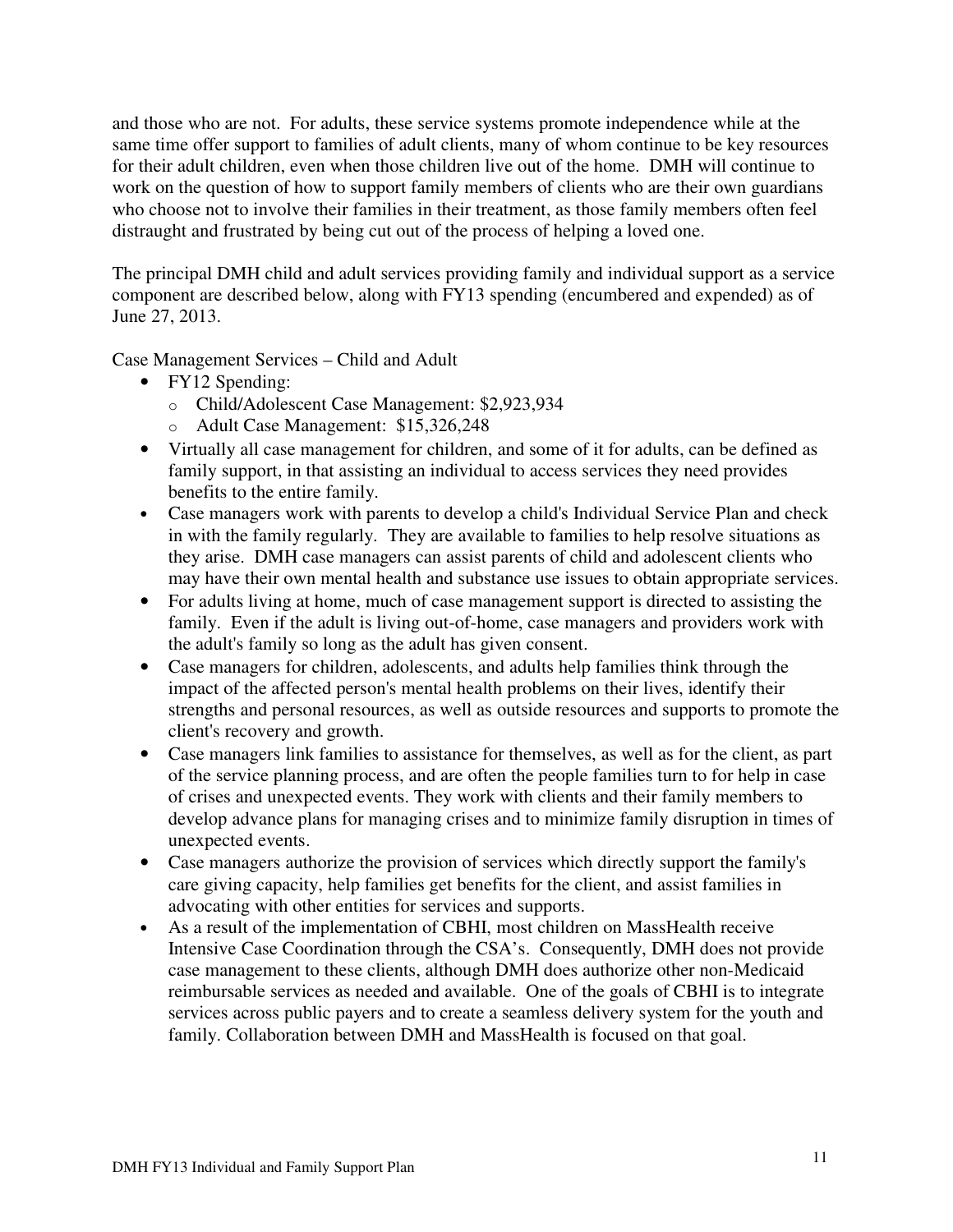### **Individual and Family Flexible Support Services (IFFSS) – Child**

- **FY12 Spending: \$ 10,538,511**
- Individual and Family Flexible Support Services (IFFSS) provide an individualized and targeted set of interventions and services intended to prevent out-of-home placement, sustain the youth with his/her family and community, and assist the youth to successfully function in the community. Through this Service, a youth and his/her family develop the skills, strategies and supports needed to live successfully in the community and to support the youth's ongoing development of age-appropriate social, emotional, academic and prevocational competencies. The IFFSS is designed to be highly flexible to meet the varying needs of youth with serious emotional disturbance and their families. Because of the wide variation in youth and family needs, and in family abilities and the capacity of the service system to meet those needs, services provided under Individual and Family Flexible Support Services encompass a range of highly individualized interventions that focus on the youth and his/her family. These include: (1) Family Systems Intervention; (2) Individual Youth Support; (3) Youth Support Group; (4) Collateral Contact/Case Consultation and (5) Flexible Pool Administration. Individual and Family Flexible Support Services are intended to support a coordinated approach to delivering services among the educational, therapeutic and other community services working with the youth and family. The Flex Support Service Components may be delivered individually or in combination to meet the individual needs of youth and their families.
- DMH re-procured IFFSS services in FY12. Services were enhanced in order to improve the ways in which the network identifies, outreaches to, and supports families of children, youth, and young adults with serious emotional disturbance.

## **Respite – Child**

## • **FY12 Spending: \$ 501,372**

• While respite care is mostly funded in IFFSS contracts, DMH also procured several respite care-specific contracts in FY12. Respite is brief or short-term care of a child or youth with SED that is provided by adults other than the birth parents, foster parents, adoptive parents or legal guardian with whom the child/youth normally resides. Respite is typically used to give the parents/LAR and child/youth time away from each other in order to decrease stress and support the family system. Respite care may be provided in the home or in settings outside the home, including overnight respite facilities.

## **Program of Assertive Community Treatment (PACT) – Adult**

- **FY12 Spending: \$ 12,828,150**
- PACT is a multidisciplinary team approach providing acute- and long-term support, community based psychiatric treatment, assertive outreach, and rehabilitation services to persons served. Services are comprehensive, highly individualized and are modified as needed, through an ongoing assessment and treatment planning process. The majority of services are provided directly by PACT team members in the natural environment of the person, and supports for the adult and family are available on a 24 hour, 7 day a week basis.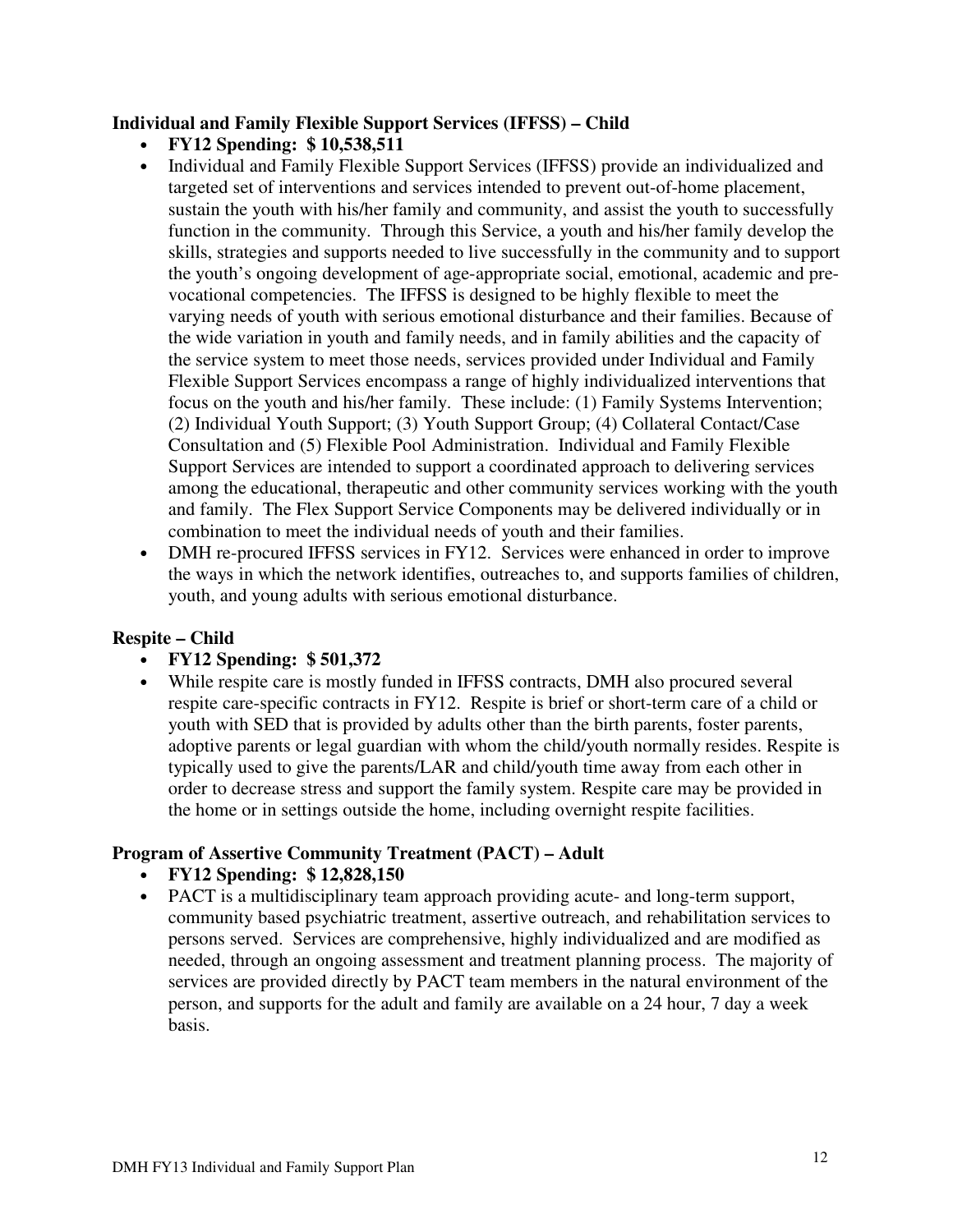### **Community Based Flexible Supports (CBFS) – Adult**

- **FY12 Spending: \$ 258,221,697**
- CBFS services support persons served as they increase their capacity for independent living and recover from mental illness. Services are individualized and delivered in partnership with each person served. The mix and intensity of CBFS services provided are flexible so as to meet each person's changing needs and goals. Family support, education, and involvement in the family member's treatment planning are included within the service model, with the adult client's consent.

### **Recovery Learning Communities (RLC) – Adult**

- **FY12 Spending: \$ 3,290,041**
- DMH funds six RLCs, one in each DMH Division. The RLCs provides peer-to-peer support to individuals with serious mental illness. It is expected to serve as a "hub" in its respective DMH Division. The RLC Program is a resource and referral center that provides general information on topics of concern to peers. The information focuses on community resources and programs. Services may be offered in a variety of settings; at the RLC Program site, community mental health centers, inpatient hospitals, generic community settings, town hall, fairs, shopping mall, etc. Services include: providing and/or referring to a wide range of peer to peer support services; supporting the providers of peer-to-peer support through training, continuing education, and consultation; and linking together peer-operated services and supports for the purpose of creating a network.

#### **Other Family and Individual Support Activities**

DMH funds some family support activities that are not restricted to individuals who have been determined eligible for DMH services.

- In FY13, DMH contracted with NAMI for \$244,738 and with PPAL for \$252,000. This funding supports educational programs for families. Both PPAL and NAMI offer trainings for providers to help them understand the family perspective and for community groups.
- In addition, DMH contracts with M-POWER/The Transformation Center for \$820,383 to serve as the state's consumer-run technical assistance center, conducting the certified peer specialist training program and providing supervision, support and training the peer workforce, including those employed at Recovery Learning Communities and Community Based Flexible Support services.
- In each Area, DMH funds at least one Family Support Specialist to assist individuals by telephone and to facilitate parent support groups that offer emotional support, provide education about mental health needs and state of the art treatment, teach advocacy strategies, and promote self-help for parents or other caregivers. Family Support Specialists are sensitive to the challenges of parents who may have mental health needs themselves, and the specialists are trained to support parents in accessing appropriate services. Parents in the support groups decide how the group can best meet their needs and often invite community members and various professionals to provide technical assistance and training on selected topics. Services available through these Family Support Specialists are available to all parents of children and adolescents with behavioral, emotional or mental health challenges, whether or not their child is involved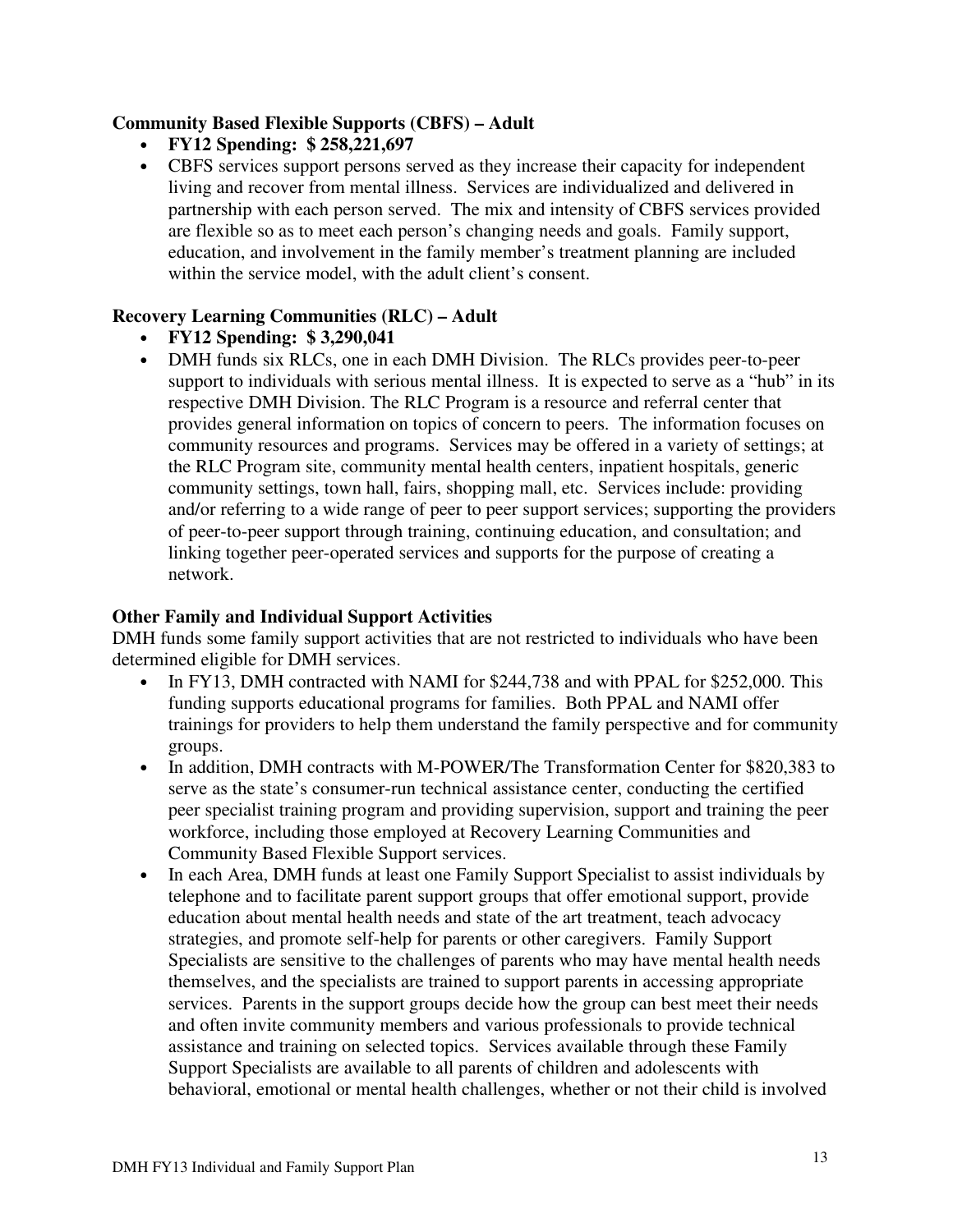with a state agency and regardless of insurance coverage. DMH provides \$3,282,688 in funding in school and community therapeutic support contracts, which includes funding for Family Support Specialists. Parent education, parent support groups, training and leadership development, and parent mentoring activities are some of the activities offered with these funds. By enabling parents to increase their knowledge and get emotional and practical support from other parents, these activities empower many families to support their child's needs without the necessity of formal state agency involvement.

• DMH also provides \$57,350 in funding to the Clubhouse Family Legal Support Project (CFLSP), which was established in 2000 and is also supported by the Massachusetts Bar and the Boston Bar Foundations. The project attorney, working with the Mental Health Legal Advisors Committee legal team and several clubhouses, provides legal representation to low income parents with mental illness who are at risk of losing custody and/or contact with their children. The project is proving effective in helping some parents regain or retain custody and others gain visitation rights.

As noted above, DMH provides flexible funding to families of children and adolescents through individual and family flexible support and/or intensive wraparound contracts with mental health providers. If the DMH Individual Service Plan that is developed collaboratively by the case manager and the parent or guardian calls for family support, the family is referred to the flexible support/wraparound provider. This provider then develops an initial plan with the family, indicating the family support services to be provided by the agency's staff, by services purchased on behalf of the family, or through vouchers given to the family. The provider is responsible for assuring that expenditures support the treatment goals for the child or adolescent. Supports are changed to address new needs or circumstances with the agreement of the family and the provider.

In addition, DMH has taken concrete steps through use of the internet and printed materials to improve awareness of mental health services and has modified its application forms for authorizing DMH services. These changes were designed to streamline paperwork, link consumers and family members with appropriate services in a more efficient manner and to provide consumers and family members with a user-friendly process that focuses on their desired outcomes and goals. Since these changes were made, there has been an increase in the percentage of completed applications for services.

#### New Initiatives

DMH continues its redesign of adult and child services. For children and adolescents:

• DMH and DCF jointly procured their residential service system in FY13 with an expected phased implementation beginning July 1, 2013. As part of this effort, DMH continues to advance the participation and professionalization of parents and caregivers working in the system of care for children and youth with SED. DMH and DCF are jointly designing a Family Partner service to support parents and caregivers of youth receiving residential services, with expected implementation in FY14. DMH and DCF's commitment to providing this type of peer support emerged based on feedback from dozens of families across the Commonwealth. At forums convened by DMH and DCF,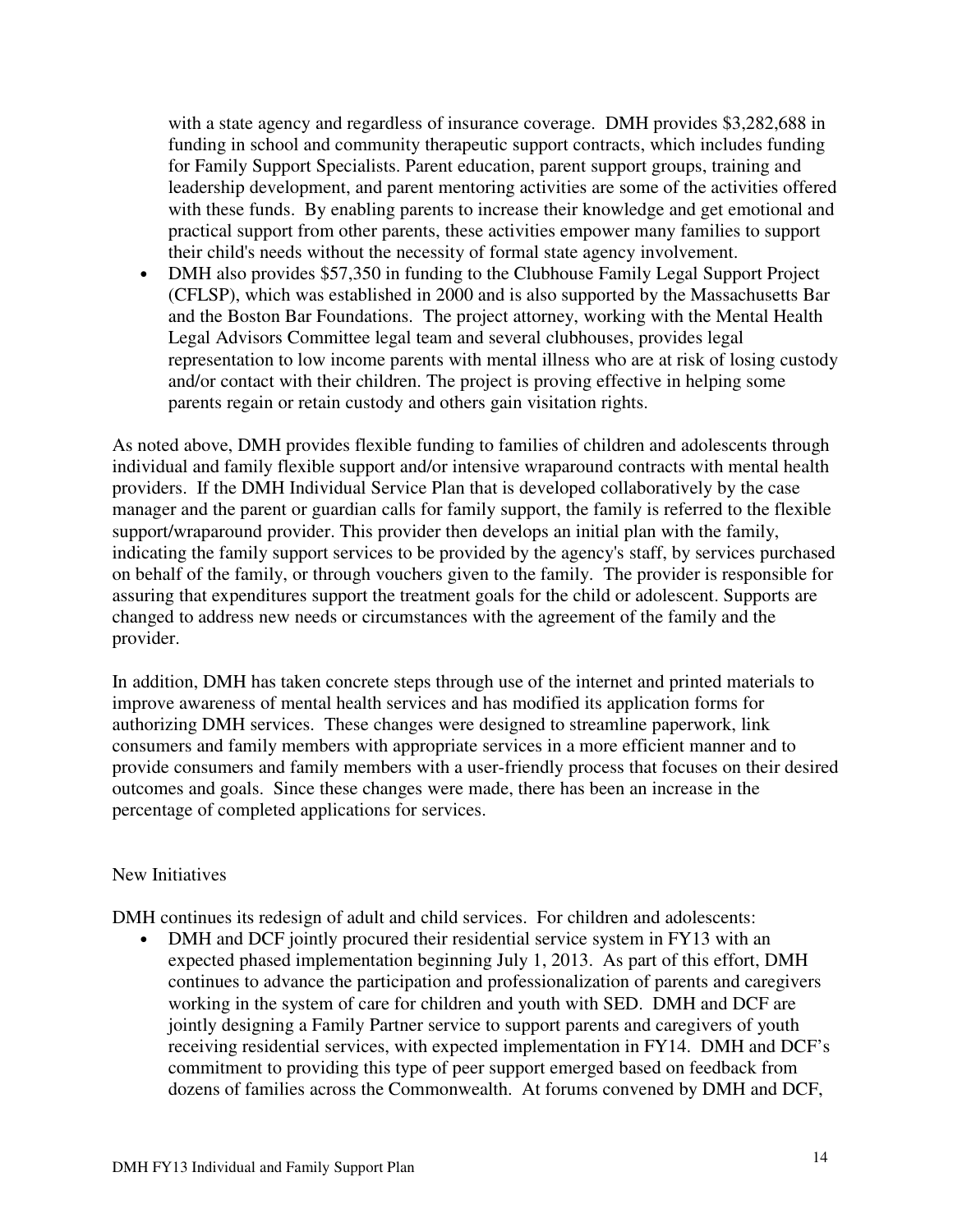families consistently emphasized the importance of parent peer support in helping them more effectively engage in services, access needed services, and manage their caregiving responsibilities

• With initial DMH funding, PPAL began work on a training process for parent support providers in the MassHealth and DMH/DCF systems and will continue this work in coordination with the joint procurement planning team and CBHI during FY14.

Within the adult system:

- DMH procured a new service, Peer-Run Respite in the Central-West Area, Peer-Run Respite Services provide a temporary place, in a home-like environment, where individuals in emotional distress and/or emergent stay overnight on a short-term basis. All direct-care staff are Certified Peer Specialists. The service was implemented in FY13.
- DMH re-procured Clubhouse services in FY13 to address unmet needs in the current system and focus on goals of employment and community integration. Clubhouse Services is a psychosocial rehabilitation service that provides supports through a membership-based community center. Clubhouse Services assists people served to recognize their strengths, develop goals, and enhance the skills people determine are needed to live, work, learn, and participate fully in their communities. Components of Clubhouse Services includes: linkage to community resources, housing supports, employment services, education services, health and wellness services, social and recreational services, transportation services and empowerment and advocacy. The new contracts will begin on July 1, 2013.
- DMH, through the use of new Mental Health Block Grant funds as well as other grant opportunities and state-appropriated funds, is expanding the scope of peer-run services. In FY12, new Block Grant funds were used by RLCs to increase hours of operation, offer new and expanded supports, and provide supports to a larger geographic area, including "satellite" offices. DMH is utilizing an additional increase of Block Grant funds in FY13 to further expand the six RLCs. These funds are being used to build additional capacity for peer support worker supervision and to implement a Peer Community Bridging program. This program is modeled after a successful pilot implemented in the North East Division of the state in which individuals transitioning from Tewksbury State Hospital were matched with a peer bridger from the local RLC to support transitions into the community. Although the pilot was limited to six people over a four-month period, it demonstrated that there is a need for community bridging services and that individuals transitioning form the hospital found the support to be beneficial.

## IV. Accessing Services and Supports

The legislated mission of DMH calls for a focus on serving adults with serious mental illness and children and adolescents with serious emotional disturbance who have continuing care needs that cannot be addressed by acute care services. DMH's budget is predicated on the assumptions that the acute care sector will fulfill its role, that insurers included under the state's parity legislation will fund the mental health services identified in the legislation, and that generic community agencies and organizations, given some assistance, can and will serve most children and adults,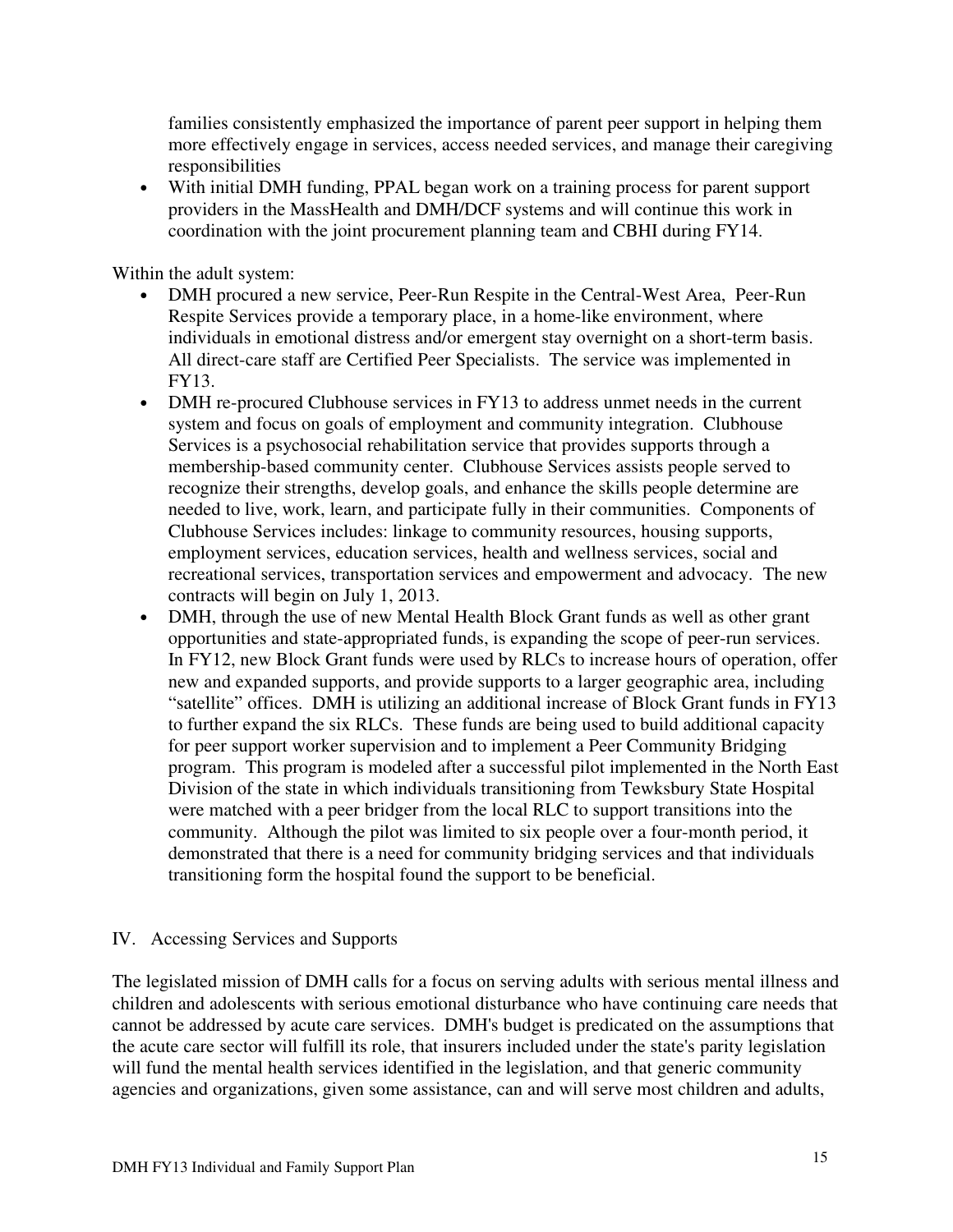including those with mental health needs. In September of 2009, DMH and the Division of Insurance issued a joint Bulletin clarifying Intermediate Care and Outpatient Services covered under the Massachusetts Mental Health Parity Law.

## **Current Initiatives**

One approach DMH has taken to assuring access to services is to foster educated consumers and families who can advocate for high quality acute care services and necessary funding. It should be noted that for adults, unless the parent is the legal guardian, DMH cannot contact the family without the client's permission. Thus, outreach work targets both families and adult consumers themselves. DMH does extensive outreach and training with community agencies and organizations to make them aware of DMH services including services such as education and family support activities sponsored by NAMI and PPAL. In addition, DMH is also increasing its communication and publicity activities.

- DMH funds entitlement specialists who provide training and who work with consumers and families around access to the full array of entitlements and supports for individuals with mental health problems, including Medicaid, private health insurance coverage, SSI and SSDI, housing and legal aid.
- PPAL offers a variety of supports through its network of Family Support Specialists to more than 4,000-5,000 families and trains 500 families, youth and providers each year. More than 100 parents and youth sit on policy making committees and PPAL continues to provide training to Family Partners involved with CBHI's services, including mobile crisis. Data is collected annually from families with almost 500 respondents highlighting their experiences and priorities. These data are shared with DMH on a regular basis and assists in the development of program designs for reprocurement purposes.
- NAMI has a statewide information and referral line that services thousands of callers a year. Through these calls and other requests, NAMI-MASS mails and distributes approximately 10,000 informational packets a year, covering topics ranging from the basics of mental illness to issues surrounding guardianship. The PPAL Central Office distributes a newsletter to more than 4,000 individuals. Area-based parent coordinators, part of the PPAL family support network, serve as local information and referral resources.
- DMH also works collaboratively with Adoptive Families Together, the Federation for Children with Special Needs, and Massachusetts Families Organizing for Change, an organization focused on individuals with developmental disabilities and mental retardation which is increasingly drawing families whose children have behavioral health problems, to assure that they know about DMH services.
- DMH provides training to acute care psychiatric units, and to other state agencies such as the Department of Children and Families to keep them abreast of DMH services and service authorization requirements.
- The six regionally based Recovery Learning Communities are also taking on an increasing role in providing information, referral, and outreach activities.
- Several organizations, including PPAL and the Transformation Center, added features to their websites, including blogs and chat rooms that are responsive to the needs of a variety of consumers and family members.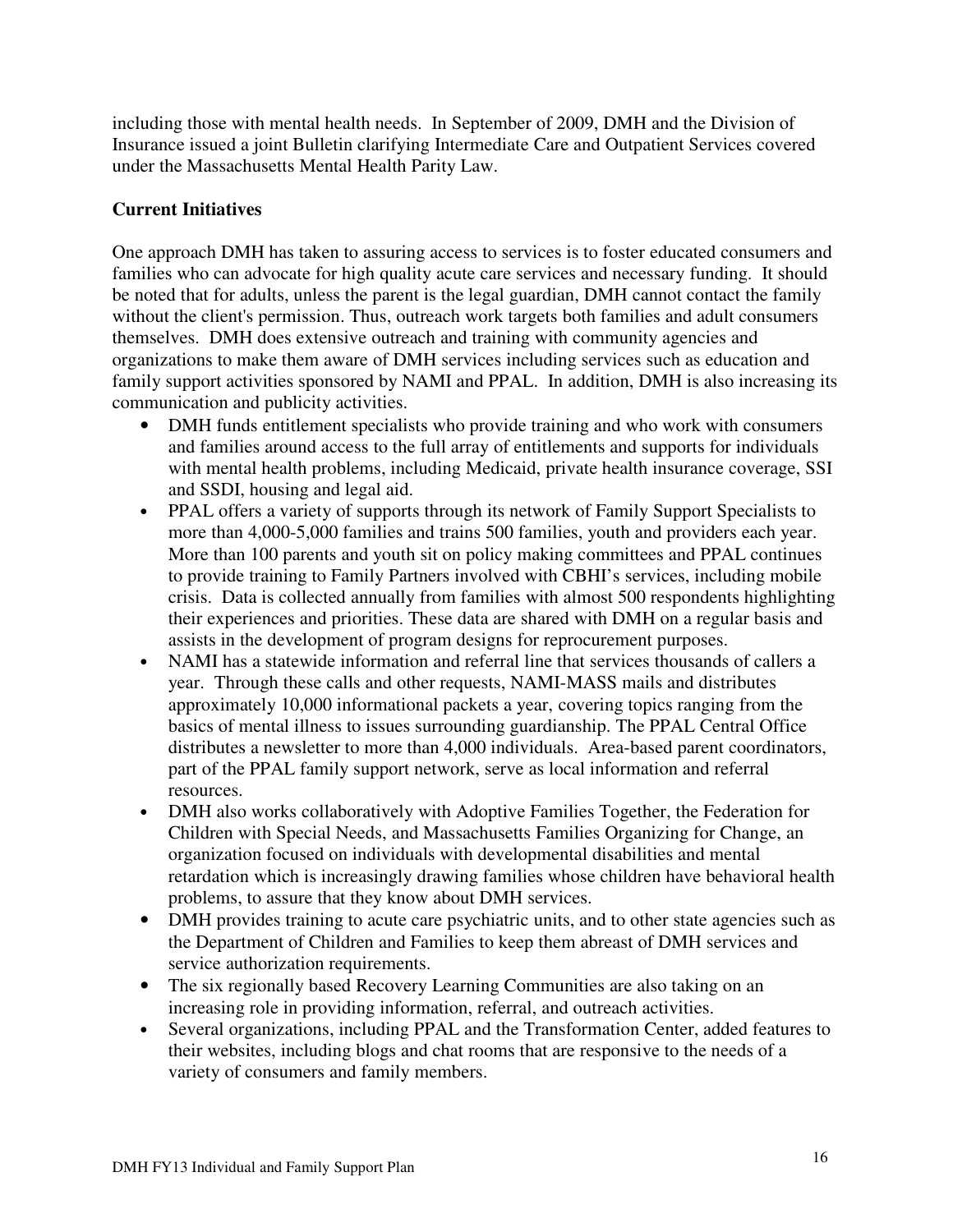- In particular, the Child and Adolescent division worked through the Transitional Age Youth Initiative to increase media involvement through increased development of Area newsletters,YouTube videos, creation of a video highlighting various transition age young adult resources and supports across the state, and continuous update and utilization of the "Speaking of Hope" website designed by young adults for young adults. "Speaking of Hope" is a website developed by the Statewide Young Adult Council and supported by the Youth Development Committee as a forum for young adult information and conversations related to housing, education, employment, resources, health and wellness, GLBTQ supports, and upcoming young adult activities or trainings.
- The toll-free Consumer Help-line at DMH fields calls from families as well as from clients. In FY13 (September 15, 2012 - June 30, 2013), the line received a total of 1,468 calls including 787 from individuals who identified themselves as consumers, 247 from family members, and 388 calls from providers who called in the interest of consumers.
- DMH publishes several resource guides, which are also accessible on the DMH internet site, including:
	- o **The DMH Consumer and Family Resource Guide** is a listing of information and referral resources made available from the DMH Information and Referral Line. The guide is tailored for the needs of consumers and families and provides information and referral in a variety of categories from accessing DMH services to listings of consumer organizations to contact information for legal resources for consumers.
	- o **The DMH Young Adult Resource Guide** is an updated guide reflecting the changing needs of the young adult population in DMH as well as those services and supports that accompany the young adult's journey through education, employment, transportation, and housing. The guide is intended for young adults who need assistance in navigating these areas so that they may achieve their goals of recovery and become successful, independent adults who live and thrive in the community.
	- o **Creating Positive Culture of Care Resource Guide** provides information and resources that promote emerging promising practices and interventions, sensitivity to trauma, respecting and empowering children and families, and focusing on resiliency. The goal of the Guide is to promote strength-based care and reduce the use of seclusion and restraints in licensed and contracted child and adolescent hospitals and residential treatment programs.
- General community information campaigns are conducted by the Massachusetts Association for Mental Health (MAMH) as part of its campaign to combat the stigma of mental illness. Media are particularly involved during the month of October to promote the National Depression Screening Day, and also during May, which has been designated nationally as Mental Health month. The first week in May is Children's Mental Health Week. The DMH Areas and Family Support Specialists sponsor numerous activities to increase knowledge about child mental health and the successes that youth with mental health issues can achieve. Local activities have included photography shows of work done by youth, Area-wide conferences with youth performances, and distribution of informational materials to libraries, schools, and pediatricians' offices.
- DMH and the Department of Children and Families continue to collaborate to assure that caregivers with mental illness involved with the child welfare system receive the services they need. In January 2002, DMH changed its adult eligibility guidelines to require that adult applicants be asked if they are involved with the Department of Children and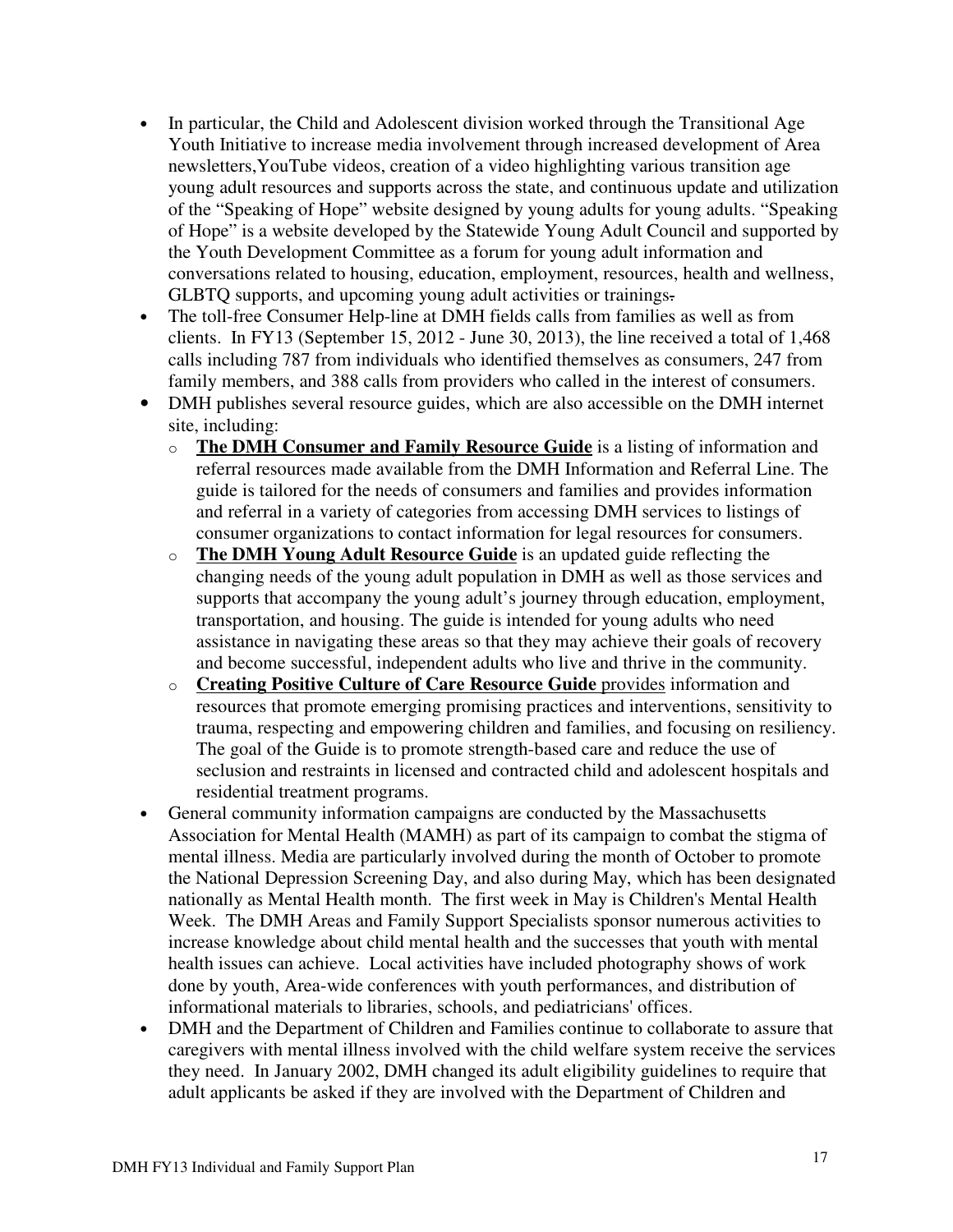Families, and if so, to offer short-term DMH services while their applications are being considered. The DMH Request for Services asks all adult applicants if they are parents, as any individual involved with the mental health system may need parenting support.

• In August 2009, DMH promulgated revised service planning regulations which were designed to incorporate the planning processes that are integral to DMH's new service model, Community Based Flexible Supports (CBFS). The regulations describe the Individual Action Plans (IAPs) required to be developed by CBFS providers, and distinguish them from Individual Service Plans (ISPs) developed by DMH case managers. The planning processes focus provider and consumer attention on consumer voice and choice, and are driven by a commitment to the principles of recovery. The regulations also shift the process away from categorical DMH eligibility to one of service application and approval. The purpose of this shift is to emphasize the matching of consumers who meet clinical criteria to specific services that DMH offers and has available, as opposed to a less well-defined "eligibility" for any or all DMH services.

## New Initiatives

DMH continues to monitor the impact of redesigned services in the child and adult systems to ensure that they are accessible to consumers and families.

- DMH is developing a liaison function between DMH Site offices and acute care inpatient psychiatric units and facilities. The DMH liaison will work with inpatient facilities to assist in referrals to DMH continuing care inpatient beds; identify possible alternatives to inpatient continuing care; facilitate linkages between the inpatient unit and existing community providers; and facilitate transfers to continuing care when alternative dispositions are not possible.
- The new Caring Together Directors of Family Driven Practice (referenced above) will serve an important function in ensuring that residential services are responsive to the voice and needs of the parents/caregivers of youth receiving residential services.

## V. Culturally Competent Outreach and Support

#### **Current Initiatives**

The Department is committed to culturally competent care. All services are made accessible to individuals and families as needed. If English proficiency is limited, then interpreter services are made available. Likewise, interpreters are made available for individuals who are deaf and hard of hearing. DMH attempts to insure that all written materials are available in the client's preferred language. Translations are done, as needed, for individuals for client-specific matters.

The Office of Multicultural Affairs (OMCA) has the structural and functional responsibility and accountability for developing DMH's cultural and linguistic competence and all aspects of cultural competence in the mental health service delivery system for children and adults. Included in the OMCA activities are:

• Coordination of statewide interpreter and translation services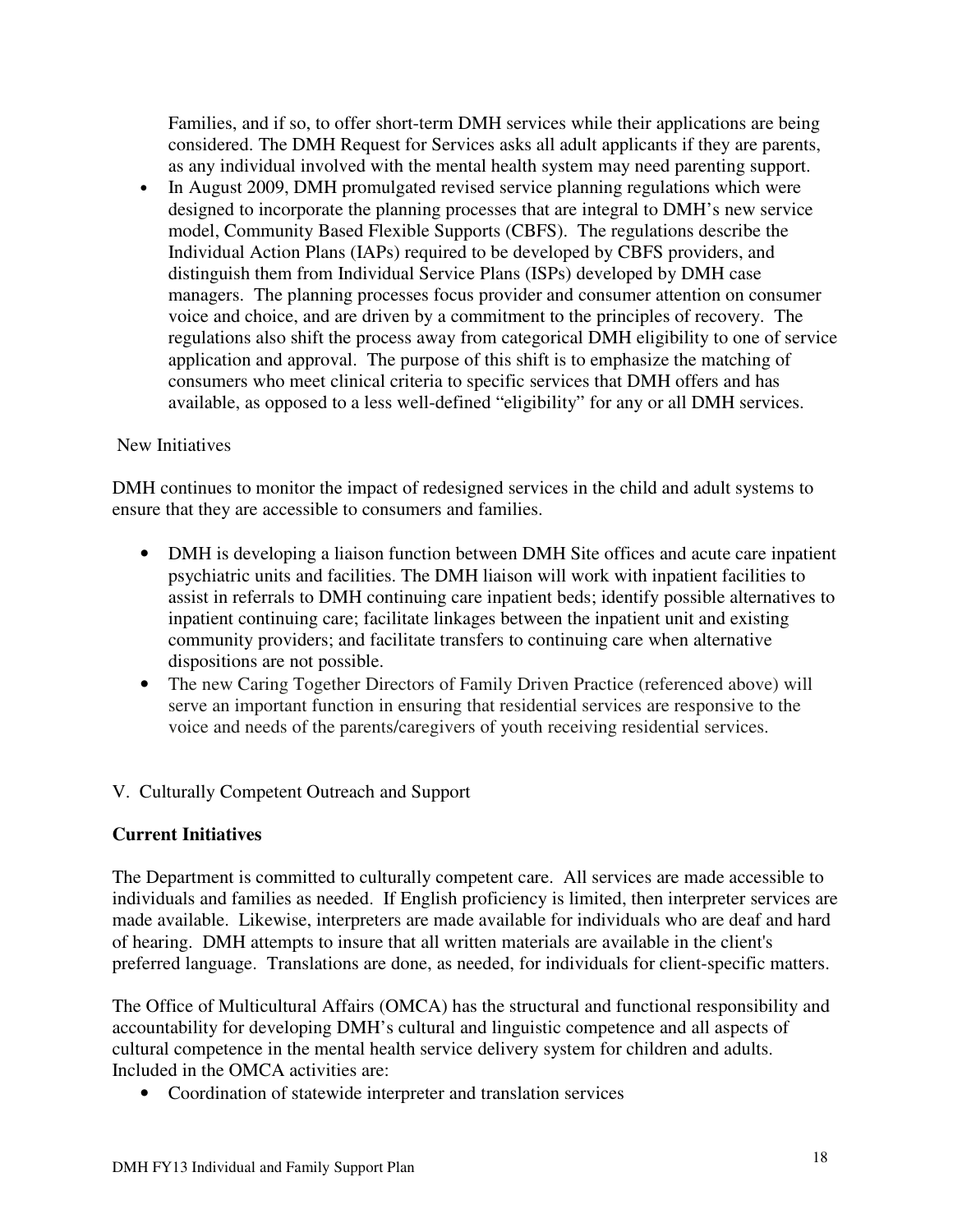- Development of a language assistance program based on census tracking, client language data tracking and points of contact between DMH Areas, Sites and DMH hospitals and the client population
- Implementation of the DMH Cultural & Linguistic Competence Action Plan. The FY13-14 DMH Cultural Competence Action Plan establishes goals, objectives and timelines for the integration of cultural and linguistic competence into Community Based Flexible Support Services and Children's Behavioral Health Initiative services.
- Implementation of the DMH Language Access Plan which defines the actions DMH is taking to ensure meaningful access to DMH services, programs and activities on the part of persons who have limited English proficiency.

Examples of accomplishments and activities of DMH under the leadership of OMCA include:

- OMCA participated in the planning and implementation of four SAMHSA funded projects to increase access and cultural and linguistic competent care. They are:
	- o MyChild, Early Childhood Mental Health
	- o Project Launch, Early Childhood Mental Health
	- o Success for Transition Age Youth & Young Adults, Transition Planning Grant
	- o Proyecto Cometa, Latino Trauma Treatment Services
- OMCA provided technical assistance to identified needs and develop action steps to increase the participation of diverse population in two consumer, family and community focused programs.
	- o Multicultural Outreach with Parent Professional Advocacy League
	- o Black Voices with Transformation Center
- Planned and implemented the Community of Practice (CoP) for seven Children's Services Agencies (CSA) across Massachusetts to become more culturally and linguistically diverse organizations and increase access to diverse populations and improve quality of care. The goal of the CoP is to develop organizational, cultural and linguistic competence for the CSAs to include a forum for discussion, coaching and uptake of practice strategies and a minimum of one action responsive to the diverse needs of underserved populations and the workforce.
- Assessed the daily language assistance needs of the Worcester Recovery Center and Hospital to develop a pilot onsite Interpreter and Translation Services Program to provide daily interpreter coverage when the new facility opens in FY13.
- Developed the Child and Adolescent Needs and Strengths (CANS) Cultural Consideration Domain questions and online learning tool for CANS users as a member of the Executive Office of Health and Human Services Children Behavioral Health CANS Development Team.
- Provided "Clinical Competence in Working with Culturally and Linguistically Diverse Clients" training to DMH and providers.
- OMCA partnered with Boston Public Health Commission, Tufts Medical School, University of Massachusetts Boston, over 15 community based organizations, to plan and implement the Asian American Pacific Islander Mental Health Forum on Integrated Care. The conference was funded by the Substance Abuse Mental Health Services Administration through the Early Childhood Mental Health System of Care grant.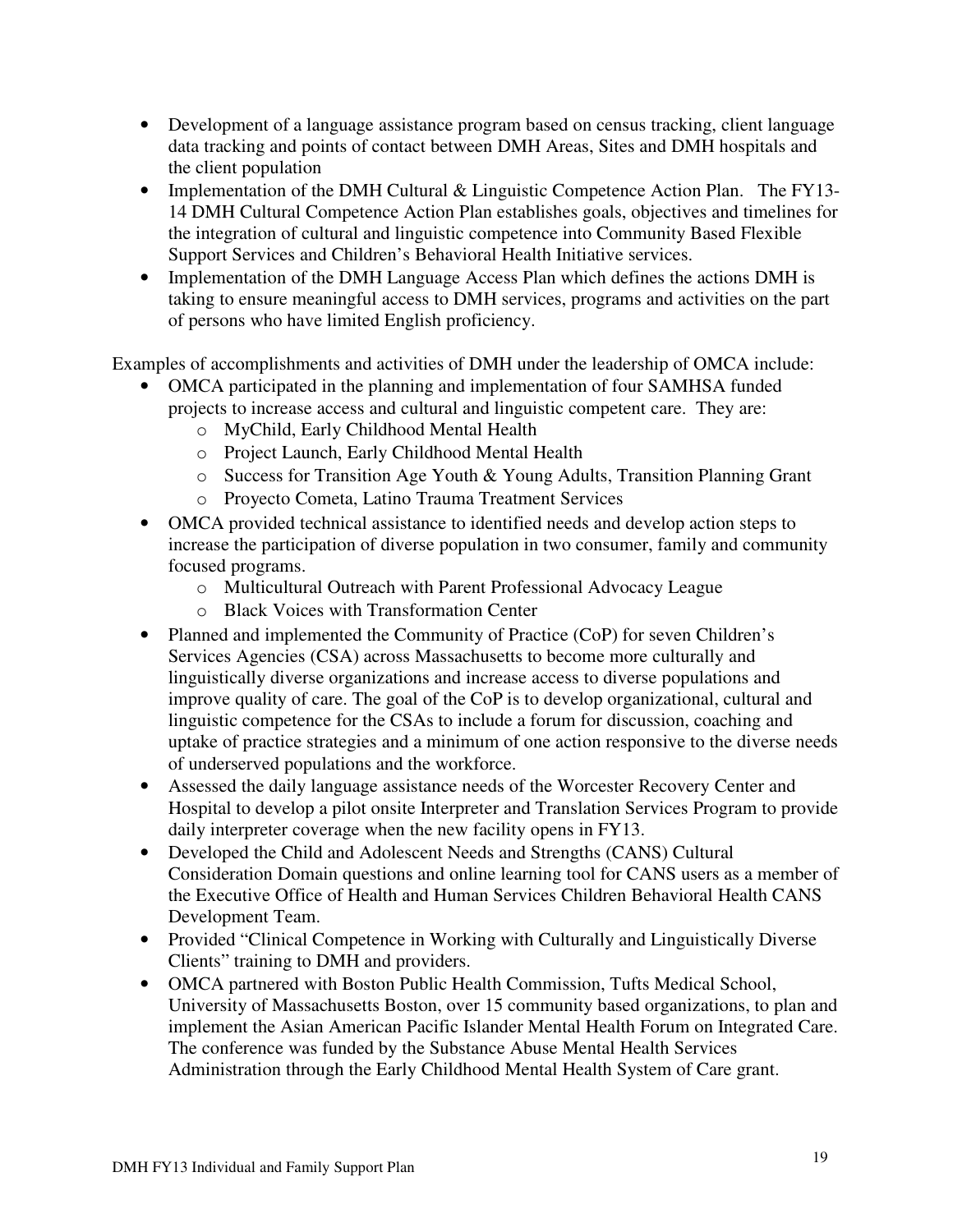- Updated state population demographic data by age grouping, race and Hispanic/Latino origin with 2010 American Community Survey for use in reports on service enrollment and utilization
- Continued to collaborate and identified multicultural & disparities research focus with the two Centers of Excellence.
- Updated the 2011 Multicultural Populations Resource Directory, translated materials catalog, bibliography, and web-links on cultural competence.
- OMCA continues to assist in the translation of survey materials to increase the participation of individuals participating in the annual consumer an family member satisfaction survey who do not speak English as their primary language. The introductory letters, each of the surveys, the first and second survey mailing cover letters, the postcard reminders, and the thank you letters were all translated into ten languages.

# New Initiatives

The Office of Multicultural Affairs will continue to be an active participant in the service planning and procurement process. Specific activities in progress are:

- Partnership with DMH Child & Adolescent division to develop a cultural competency module for the young adult "Peer Support and Core Gift" training curriculum
- Organize Boston Conference on Mental Health for clergy, first responders, educators, health and human services providers state and city employees
- Partnership with Massachusetts Office of Refugees and Immigrants on community outreach, dialogues, and emergency preparedness training post Boston Marathon bombings
- Continued collaboration with PPAL on multicultural community outreach and training of Family Partners for FY14
- Continued participation in the development of states and national strategies to eliminate disparities with the Cultural and Linguistic Competence Coordinators Affinity Group organized by the National Association for State Mental Health Program Directors and National Center for Cultural Competence

## VI Interagency Collaboration

Major planning for child and adolescent service system development and integration continues to take place as part of the Children's Behavioral Health Initiative (CBHI).

- The DMH Commissioner chairs the Children's Behavioral Health Advisory Council, on behalf of the Secretary of Health and Human Services. This Council is mandated under legislation passed in 2008, chapter 321, An Act Improving and Expanding Behavioral Health Services for Children in the Commonwealth. It is made up of stakeholder groups identified in the law and meets monthly to monitor, plan and make recommendations on targeted activities.
- The DMH Commissioner also chairs a monthly CBHI Executive Team which includes the Commissioners of the state child serving agencies and their senior staff, the Medicaid Director and the head of the Office of Behavioral Health, the Assistant Secretary for Children/Youth/Families at EOHHS, as well as two parents.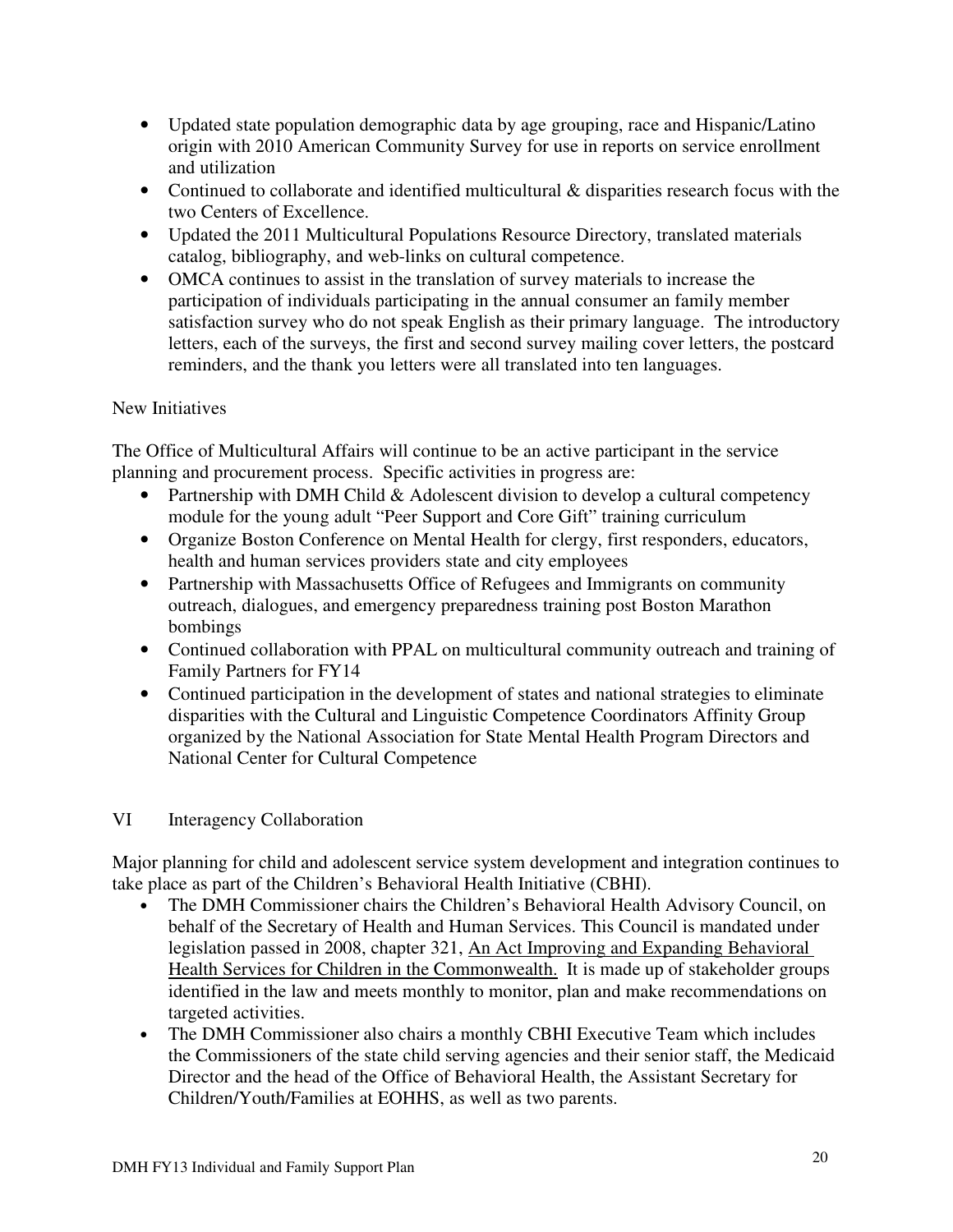DMH is also engaged in interagency activities with a specific focus. There are numerous activities to promote the mental health of youth and adults.

- DMH has been an active participant in DPH's Project LAUNCH grant program funded by the Substance Abuse and Mental Health Services Administration for promoting the wellness of young children from birth to 8 years of age by addressing the physical, emotional, social, cognitive and behavioral aspects of their development. Massachusetts was one of 12 states awarded this grant for up to \$850,000 each year for 5 years.
- DMH is also actively engaged in the MYCHILD SAMHSA Children's System of Care grant which seeks to identify children through age 5 who have or are at high risk for SED, providing them with family-directed, individualized, coordinated and comprehensive services.
- DMH is an active member of an Interagency Work Group (IWG) established by the Department of Public Health in 2001 with membership that also includes the Departments of Children and Families, Youth Services, Developmental Services and Transitional Assistance, MBHP, the Juvenile Court and the Parent Professional Advocacy League (PPAL) and selected substance abuse providers. The IWG goals are to build common understanding and vision across state systems; design and implement a community centered system of comprehensive care for youth with behavioral health disorders that incorporates evidence based practice; coordinate service delivery across systems; simplify administrative processes; and develop purchasing strategies that maximize federal and state dollars.
- DMH is represented on DCF's Statewide Advisory Council. In addition, DMH collaborates with the Transition Age Youth Coordinator for DCF on matters pertaining to young adults 16-25.
- DMH also collaborates with the Department of Elementary and Secondary Education (DESE) on a number of initiatives and task forces, including:
	- o DMH representation on the Special Education Advisory Council whose purpose is to review and make recommendations pertaining to Special Education's State Performance Plan and Annual Performance Report
	- o DMH representation on the McKinney Vento Homeless Assistance Act Steering Committee, which reviews the allocation of federal funds and makes recommendations for Homeless Liaisons and programming allocated throughout Massachusetts school systems as well as reviews reports on numbers of Homeless in Mass preschool, elementary and high schools;
	- o DMH representation on the Massachusetts Family Literacy Consortium, which oversees Literacy grants and initiatives;
	- o DMH representation on the 0-3 Early Childhood Task Force to review models and programs for early childhood population;
	- o DMH representation on the Safe and Supportive Learning Environment Advisory Council;
	- o DMH participation on the Bullying Prevention Advisory Council to DESE in the design of expectations related to the recently passed Bullying Prevention legislation;
	- o DMH as the convener of a School Based Collaborative in its Metro Boston Area, attended by senior representatives from the Boston Public Schools and community based mental health agencies which contract with DMH to provide consultation,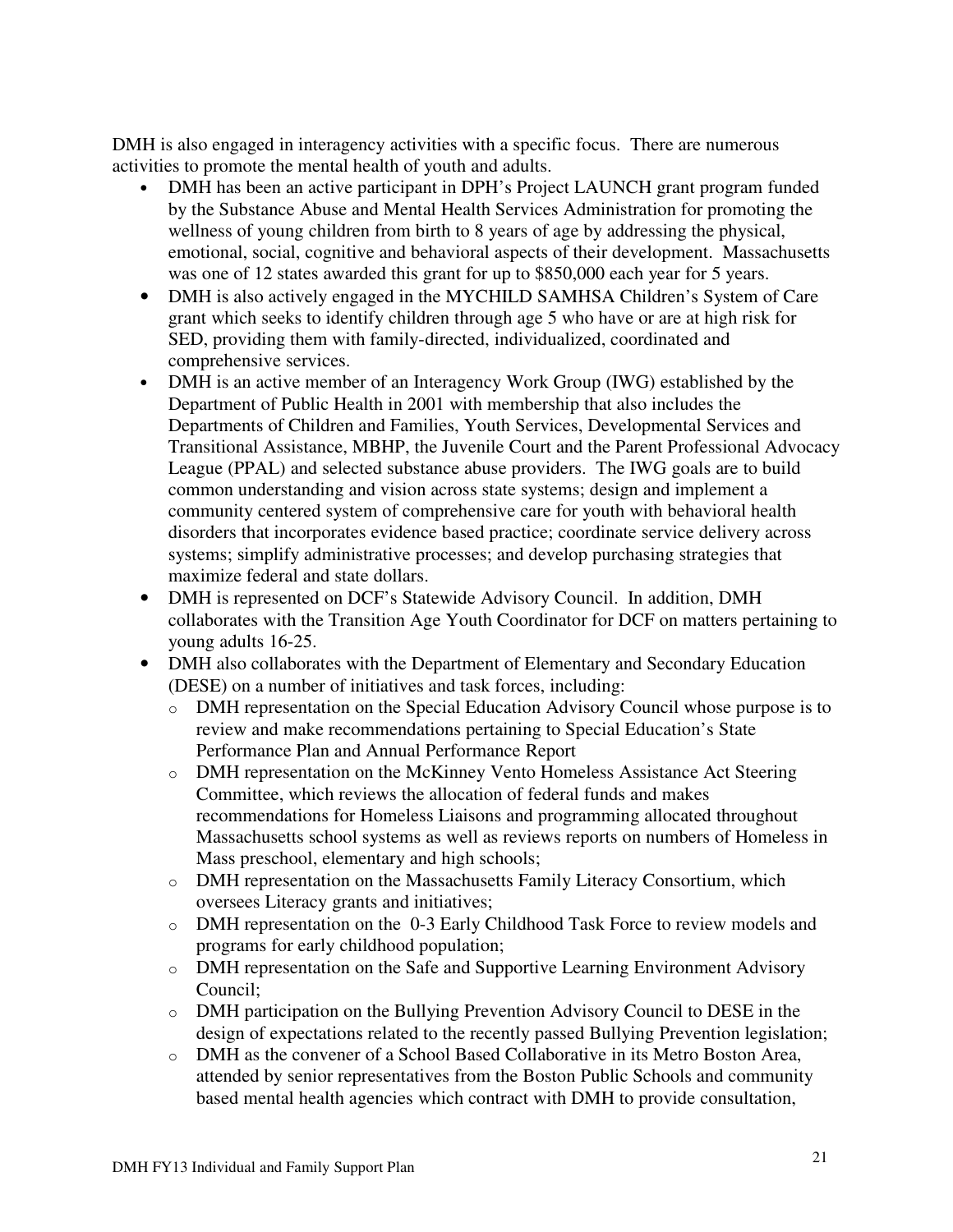training, and specialized interventions to students in over 100 schools within the greater Boston area.

- DMH participated with the Massachusetts Association of Older Americans, Executive Office of Elder Affairs, the Massachusetts Aging and Mental Health Coalition in producing the second edition of "Eliminating Barriers to Mental Health Treatment: A Guide for Massachusetts Elders, Families, and Caregivers", a resource in great demand within the state and which federal officials are recommending as a national model.
- DMH partners with the Department of Youth Services (DYS) the Office of the Commissioner of Probation and the Juvenile Court Clinics to address issues of joint concern. The DYS Commissioner is a member of the Children's Behavioral Health Initiative Executive Team which is chaired by the Commissioner of Mental Health and which meets bi-weekly with the goal of integrated planning across child serving agencies for youth and families with mental health challenges. The Commissioner of Probation meets regularly with the Commissioner of Mental Health and senior management staff related to the interface/accessibility of the CBHI services with youth on probation. DMH and DYS are developing consistent care coordination practices that ensure integration and coordination of service delivery for youth served by both DMH and DYS.
- In response to growing concern about restraint and seclusion use in child-serving settings, DMH is participating in a cross-secretariat effort to reduce and prevent their use. The Initiative brings together leaders from the state Departments of Children and Families (DCF), Mental Health (DMH), Youth Services (DYS), Early Education and Care (EEC), Elementary and Secondary Education (ESE) to work in partnership with the Office of the Child Advocate and parents, youth, providers, schools and community advocates to focus on preventing and reducing the use of behavior restrictions that can be re-traumatizing. The vision for the multi-year effort is that all youth-serving educational and treatment settings will use trauma informed, positive behavior support practices that respectfully engage families and youth. This Initiative capitalizes on the Department of Mental Health's award-winning, nationally recognized, 10-year restraint and seclusion prevention.
- An EOHHS meeting of the formed Children, Youth and Families Advisory Council was convened to identify critical issues for system and services reform. To date, the following categories have been identified for discussion: collaboration between human services and education; integration, coordination and collaboration; data sharing; family engagement; family support; prevention; and disparities.
- DEEC, which licenses all childcare programs in the state, and MassHealth have jointly funded clinical positions, based in community clinics selected by childcare programs, to provide consultation, training and triage for children with behavioral problems. Many of these children exhibit symptoms of Post Traumatic Stress Disorder or other early traumas. DEEC also funds clinical consultation to day care programs, inviting DMH to participate in its provider selection process. Following the receipt of a multi-year \$50 million Race to the Top federal grant by DEEC, DMH is partnering with DEEC to oversee the mental health consultation grants on DEEC's behalf and provide training and consultation to pre-school programs across the state. Parent support groups will be expanded to address the needs/interests of parents with pre school age children. The Massachusetts Child Psychiatry Access Project (MCPAP) is expanding to focus on preschool age children; 14 pediatric practices will now offer parents the opportunity to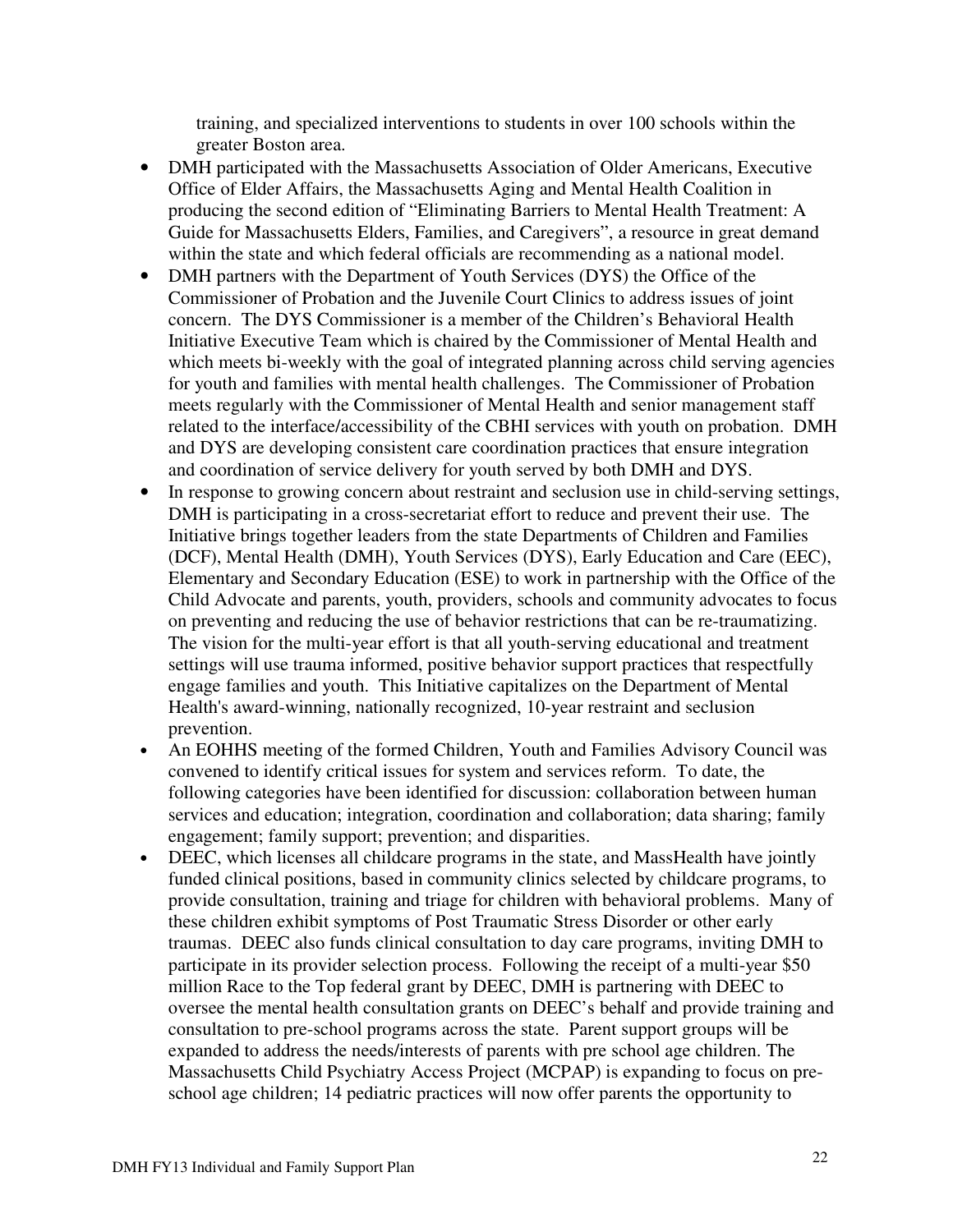participate in Triple P ("Positive Parenting Program"), an evidence-based intervention focused on parent skill building.

- DMH and DCF have collaborated to change daily practice in both agencies to better address the needs of service provision for parents with mental illness and improve outcomes for children. DMH changed its practice to offer short-term services to adult applicants who were DCF involved, cross-training has been provided so that workers in each system better understand the resources and also the regulatory environment in which each works, and DMH consults to DCF regarding service planning for children with mental health problems and for those whose parents have mental illness. The DMH Child Medical Director meets monthly with the DCF Psychiatrist and the DCF Clinical Specialists to discuss trends, issues, and complex situations related to client/family needs. DMH continues to assess how its services can be improved for those children who have a parent or primary caregiver living with mental illness and collaborate with DCF to improve identification and supports for parents with mental illness. Towards this end, the Department of Children and Families partnered with the Department of Mental Health, Mass Health Division of Behavioral Health and the Department of Transition Assistance at an interagency forum in October 2011 to develop more effective collaborative responses to the needs of parent and caregivers with mental health and co-occurring conditions and their children.
- As a majority of children in the state have some of their mental health treatment covered by private insurance, this population must be considered as well when talking about an integrated system providing comprehensive services. Massachusetts passed mental health parity legislation in 2000 mandating coverage for both acute and intermediate care and created an ombudsman resource at DPH to oversee managed care implementation. In 2008, the law was amended to broaden its scope to include substance abuse disorders, post-traumatic stress disorders, eating disorders and autism for both adults and children. In 2009, DMH, the Division of Insurance, and DPH issued guidance clarifying what is covered under intermediate care. As the state achieves full implementation of the Rosie D court order, a continuing challenge is to create a provider network that serves both the publicly and privately insured and ensures continuity of care as children move on and off of Mass Health.
- DMH continues to partner with Mass Health on a number of initiatives. DMH, MassHealth and DCF are partnering in the standardized design and development of a Family Partner workforce which will assure continuity of care for families across levels of care and across public payors. DMH and Mass Health jointly review the activity of the Medicaid Managed Care Entities (MCE's) related to Emergency Services Programs which are jointly funded by Mass Health and DMH. DMH is also represented on the Family Advisory Council of the Massachusetts Behavioral Health Program (MBHP). In addition, the DMH Child Medical Director and the Mass Health Office of Clinical Affairs Medical Director co-chair an ongoing Committee related to psychotropic medication use among children with the goal of developing an algorithm for best practices.

#### New Initiatives

As DMH proceeds with its procurements in FY14, it will continue to solicit input from the other state agencies with which DMH regularly interacts, including the child-serving agencies and Elder Affairs. Family support will continue to be a critical agenda item. The Family Partner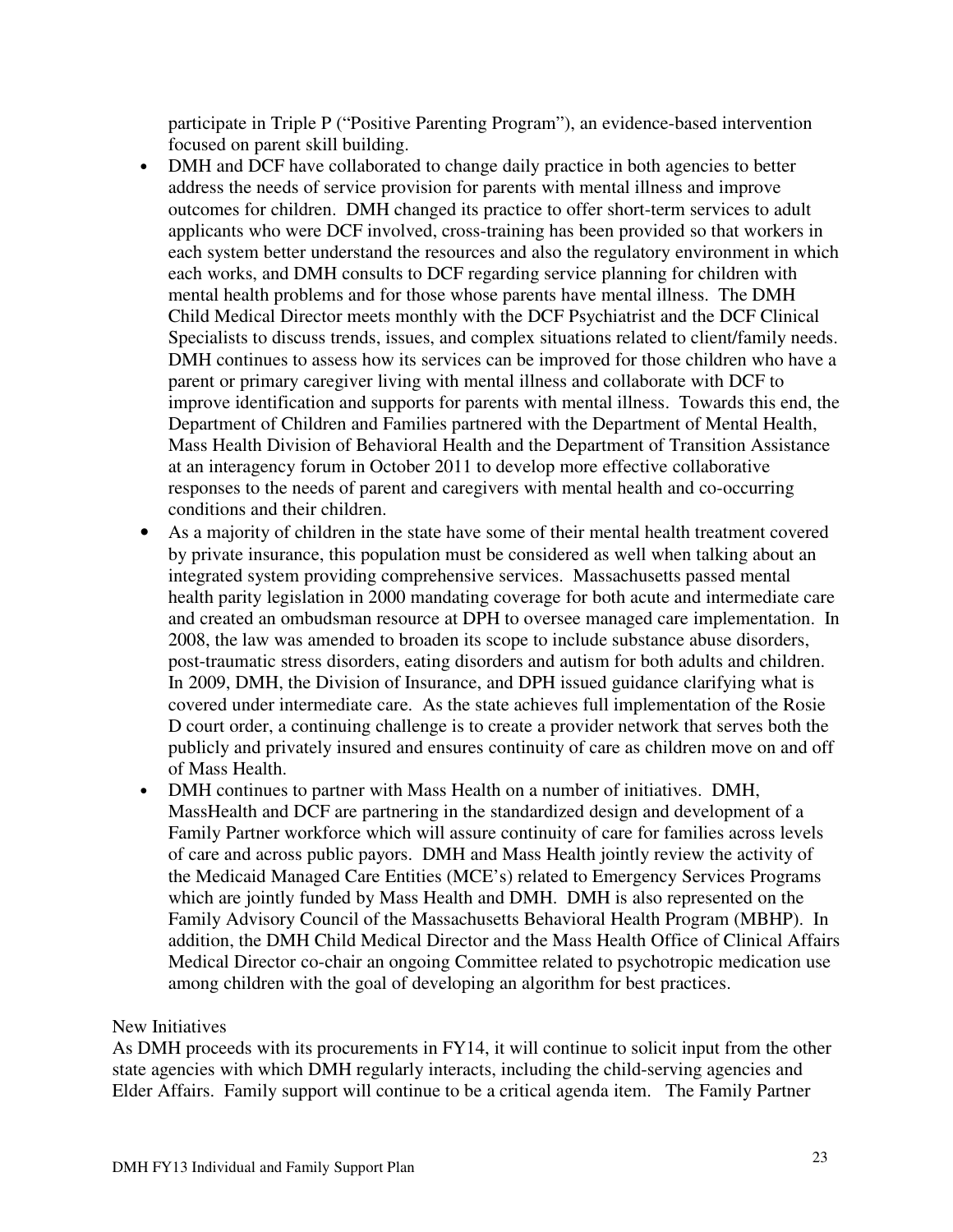and Parent Support Provider training process being developed by DMH and PPAL will have the capacity to be tailored to address the needs of CBHI in general and agency-specific needs.

- A major focus of activity between DMH and DCF is the ongoing collaboration related to the upcoming joint procurement of all residential services for clients/families served by each agency. A Project Manager, jointly hired by the agencies, facilitates the planning activities leading up to the RFR issuance. Teams of DMH and DCF staff work collaboratively on development and design tasks.
- DMH continues to take a leadership role in responding to the concerns of provider organizations and parents of children with behavioral health issues regarding the number of people in Emergency Departments (EDs) and excessive wait times as they sought evaluation and admission to psychiatric hospitals. In FY12, DMH convened workgroups to address issues related to wait times in Emergency Department and access to acute-care psychiatric units/facilities, including improving referral process, promoting communitybased medical screening, establishing routine regional meetings among community-based step-down providers, inpatient facilities and Emergency Departments, and developing new statewide referral process for anticipated new inpatient specialty unit.
- The DMH Child and Adolescent Division is committed to the principles of family voice, choice, and engagement at all levels of service delivery and policy development. Developing a highly skilled workforce of Family Partners and Parent Support Providers is an integral component of any effort to make that a reality. To that end, DMH continues to collaborate with MassHealth and PPAL in developing trainings for family partners/parent support providers working across a variety of settings, including both community and residential settings
- DMH, in partnership with CMCC and EOHHS, received a one-year planning grant to develop a strategic plan to enhance services and increase service access and relevance for transition age young adults (16-21) within the Children's Behavioral Health Initiative. Key components of the grant planning include: Youth-Partnered Assessment Team; youth and young adult leadership roles, especially with social marketing; trainings and professional development for youth and staff; creating Youth Advisory Groups with Community Service Agencies (CSAs); and a CSA Self-Assessment pilot project to enhance the engagement of transition age youth/young adults and their families. The Youth Development Committee of the State Mental Health Planning Council is also a key partner in these activities. Several components of the Strategic Plan that have continued include: continuation of the Youth Advisory Groups, as well as the development of the Achieve My Plan (AMP) training which is a modified Wraparound model for engaging and empowering older adolescents in their recovery.
- DMH continues to partner with DPH/Health Imperatives and jointly offered three regional trainings on "Creating Safety for GLBTQ Youth in our Communities", as well as two continuation trainings on "GLBTQ Youth and Mental Health: Intersections and Best Practices".
- DMH is an active participant in multiple efforts within EOHHS to improve the integration of behavioral and physical health care systems including the Accountable Care Organization (ACO) Initiative, MassHealth planning regarding the Health Homes option in the Medicaid State Plan, Integrated Care Initiative for Individuals Dually Eligible for Medicaid and Medicare, and the Patient-Centered Medical Home Initiative (PCMHI). DMH has taken a leadership role in working with MassHealth to ensure that